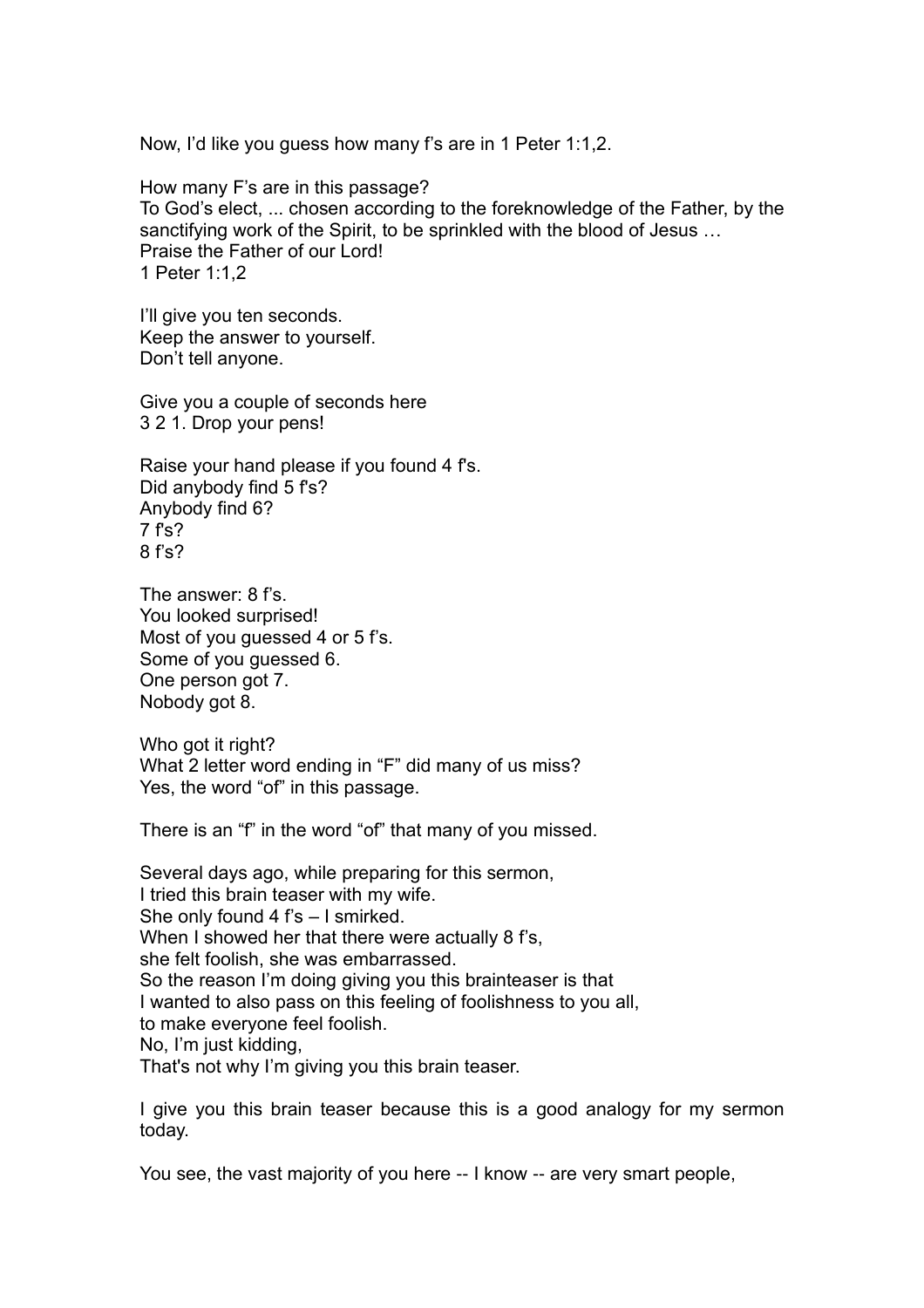but most of you got the answer wrong. Why? Because you missed the f's in this passage. Now, the same is true when it comes to reading the Bible: oftentimes people get the wrong message because they miss the main point of the Bible.

In today's Bible passage in Luke 24, we see the same phenomenon with Jesus' two disciples: they had missed the main point of Scripture.

Now, our Bible passage starts with two followers of Jesus heartbroken by the death of their leader.

As the two make their way to Emmaus, the resurrected Christ accosts them.

Jesus asks, "What is this conversation that you are holding with each other?" Luke 24:17

The two men, however, cannot recognize Jesus. They say to Jesus,

"Are you the only one visiting Jerusalem who does not know the things that have happened there in these days?" (vs. 18).

Approximately 2 million pilgrims were in Jerusalem during Passover according to the Jewish historian Josephus.

Many Jews from all over the Roman Empire would have come to Jerusalem for the Passover.

Most of these Jews would have witnessed the crucifixion of Christ. Because Roman crucifixions always took place on major roads – with high traffic.

They say to Jesus,

.

The chief priests and our rulers handed [Jesus] over to be sentenced to death, and they crucified him; but we had hoped that he was the one who was going to redeem Israel. Luke 24: 20,21

Then Jesus rebukes them,

"O foolish ones, and slow of heart to believe all that the prophets have spoken! Was it not necessary that the Messiah should suffer these things and enter into his glory?" And beginning with Moses and all the Prophets, he explained to them what was said in all the Scriptures concerning himself. (Luke 24:25-27)

It's very interesting that these two disciples of Christ – who had lived with Him, who had heard His sermons, failed to understand who the Christ was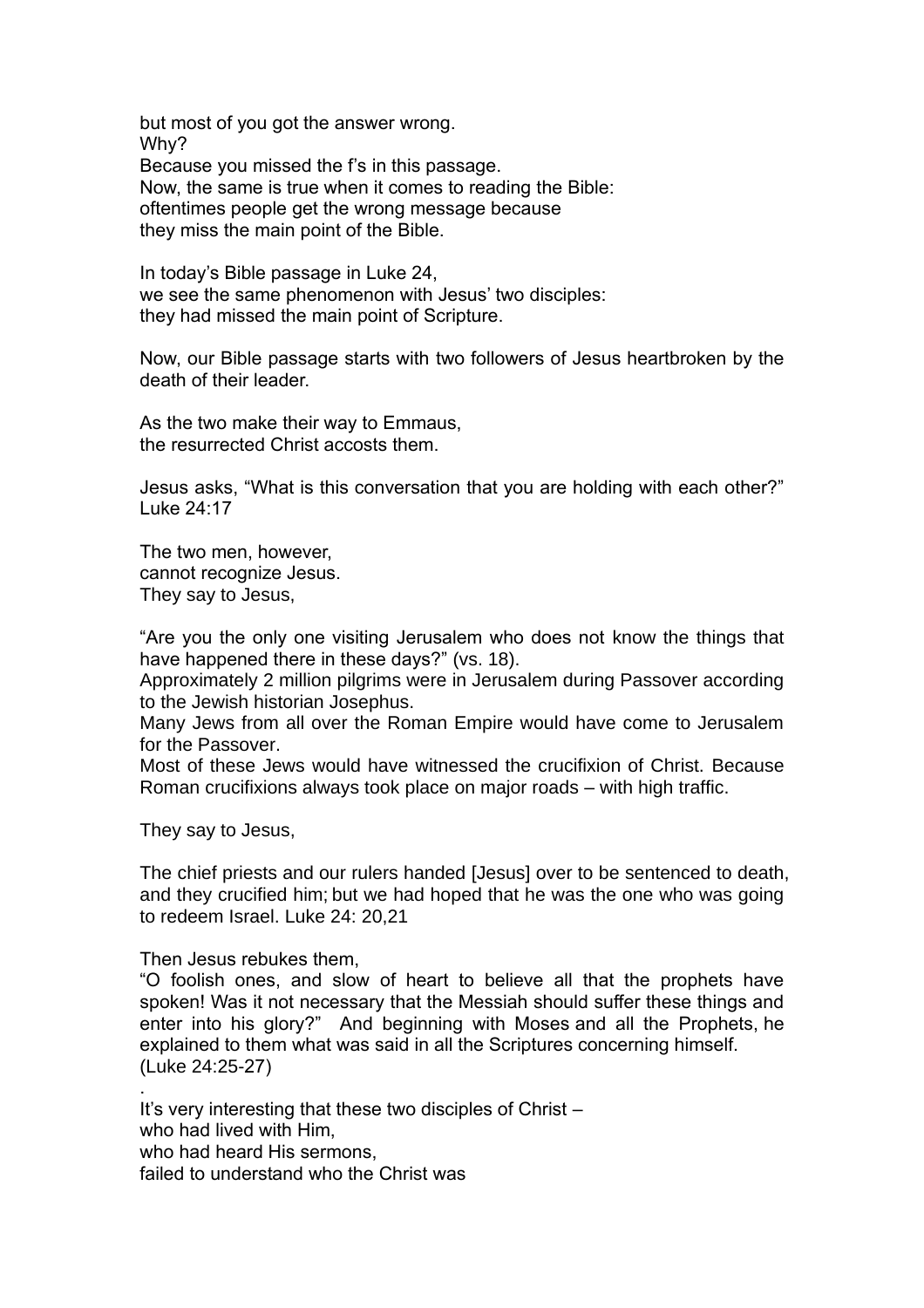until Jesus "opened the Scriptures" to them through the entire Old Testament. the books of Moses to the books of the Prophets!

Jesus said to them, "This is what I told you while I was still with you: Everything must be fulfilled that is written about me in the Law of Moses, the Prophets and the Psalms." Luke 24:44

Why does Jesus say, "… Moses, the Prophets and the Psalms"? The Hebrew Bible has a threefold division:

1. Moses – Torah תּוֹרָה (The Law) 2. Prophets 3. Psalms (or what we call the Writings.)

So let me explain this threefold division of the Hebrew Bible.

תּוֹרָה 1. Moses – the Torah

Also called the Law.

So I'm going to give you a lesson about the Bible that Jesus used -- the Jews used -- 2000 years ago.

The first portion of the threefold division is what we called the Torah/Moses. Moses wrote the first 5 books of the Bible.

In Greek, it is called Pentateuch, "penta" meaning 5.

There are five books and the first book is called Genesis. In Hebrew it is called Bəreshit (בְּרֵאשִׁית, literally "In the beginning").

In the Hebrew Bible, how they named the book of the Bible was by using the first word(s).

And the second book of the Bible is Exodus, in Hebrew, "Shamot "(שְׁמוֹת, literally "Names"). "These are the names of …" These words are the first word(s) of Exodus.

The next book of the Law is Leviticus. And in Hebrew, Vayikra (אֲיִּקְרָא), literally "And He called").

The next is Numbers and in Hebrew Numbers is Bəmidbar ( ְּד ִׁמ ְּרב ַב, literally "In the desert").

And the last book of Moses/the Pentateuch is called Devarim (דְּבָרִים, literally "Things" or "Words") in Greek is means "Second-Law") That's why you sometimes see a repetition in the first five books of the Bible.

נְּבִׁ יאִׁ ים – Prophets 2.

Does anyone know what "Prophets" is in Hebrew? Nevi'im

The Prophets consist of eight books in the following order: Joshua, Judges, Samuel, Kings, Jeremiah, Ezekiel, Isaiah, and the Twelve (the Minor Prophets).

By the way, the books of the Old Testament we Protestants have today is the same Bible the Jews used 2000 years ago in Jesus' time and even today. Not like the Roman Catholics who have added books to the original Bible, but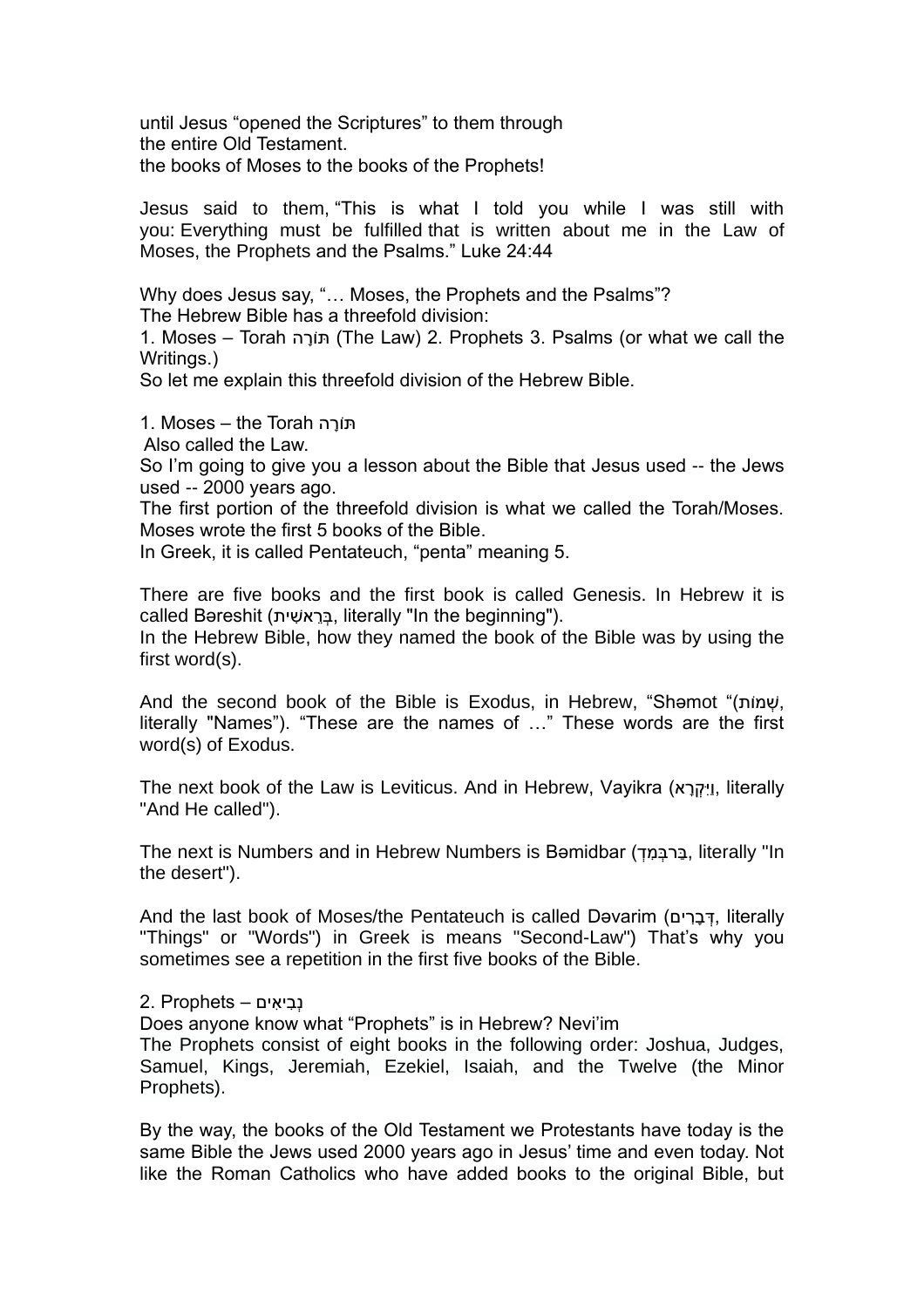that's another issue I can introduce another time.

3. Psalms or Writings (Ketuvim) ים ִׁובּתְּכ is the third portion of the Bible, In Greek it is "Hagiographa" [ hagee-og-ruh-fuh] "Hagios meaning "Holy" and "Graphe" meaning Scripture.

The third portion comprises a miscellaneous collection of sacred writings that were not classified in either Moses or the Prophets.

Do you know the first book of the Hagiographa or the Writings (Ketuvim)? It is the Psalms. The first book of the Writings is the Psalms. That's why Jesus calls it the Psalms.

"Psalms" is a synecdoche.

Let me teach you a new word. This is not a Biblical word but all languages use it.

Synecdoche is figurative language.

A synecdoche is using part of a whole to represent the whole.

- Eg., "O God of Jacob," "Jacob" is an example of synecdoche to refer to a "Abraham, Isaac, and Jacob" Sometimes you see in the Bible "the God of Abraham, Isaac, and Jacob" but to use a synecdoche you can say "the God of Jacob." Or it can refer to all of Israel. Remember Jacob is the father of all the tribes of Israel. Sometimes "Jacob" refers to all of "Israel."

We use synecdoche in Korean as well. If you say to your friend, have eaten rice? "Rice" in Korean represents the whole meal, "rice" includes all the side dishes. "Rice" is a synecdoche.

Psalms a part of the Writings, as the first book of the Writings (Ketuvim) and it represents all the Writings.

How do I know it represents all of Scripture?

If you look here, we have the Torah.

We have an acronym of the Hebrew names of the three divisions.

The first letter of Torah is "T."

The first letter of Nevi'im – the Prophets, is "N."

The first letter of Ketuvim is "K."

So we have "TNK," the "Tanakh."

In Hebrew, the Jews call their Bible the Tanakh (TNK). Everyone repeat after me, ""Tanakh." I will teach you a new word that you can use to impress your Jewish friend.

The "K" is a Guttural/Uvular sound.

I actually have here a Hebrew Bible and it was given to me by my Jewish friend in Israel. I've been to Israel 6 times.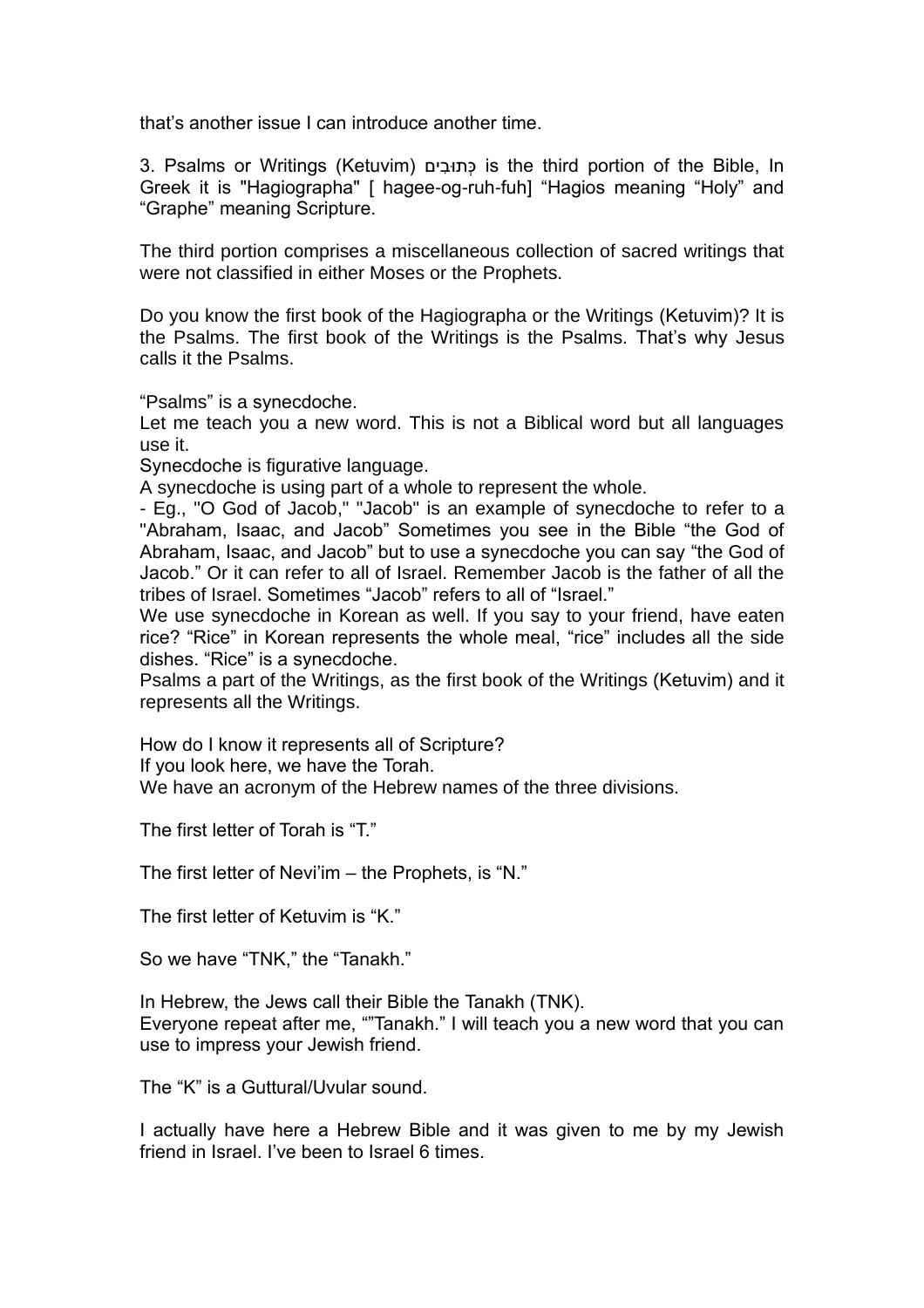If you look here, the first letter of Torah is "T" or the "Tav".

The first letter is "N" or "Nun" of Nevi'im.

The first letter of Ketuvim is "K" or "Kaf"

So you get "Tanakh."

So Jesus was referring to the Tanakh, the Old Testament. Remember? In Jesus times, there was no New Testament yet. They wrote the New Testament after Jesus died by His Apostles. However, they did have the Old Testament and it comprised of three sections.

So that's why Jesus says, "… everything must be fulfilled that is written about me in the Law of Moses, the Prophets and the Psalms,…" Luke 24:44

And in vs.27, it states,

And beginning with Moses and all the Prophets, [Jesus] explained to them what was said in all the Scriptures concerning himself. (Luke 24:27)

God's word reveals to us that the entire Bible is all about Christ. He is the main theme of the Bible. But unfortunately the Jews did not see that the Scriptures testified to Jesus.

"You study the Scriptures diligently because you think that in them you have eternal life. These are the very Scriptures that testify about me, yet you refuse to come to me to have life." John 5:39,40

Regrettably, the Jews, to this day, study their Bibles without Christ on the radar.

As a result, they are left with no Christ.

No Christ, no Gospel!

Then all that's left are commandments.

That is why Judaism is a religion of works righteousness .

The Old Testament is reduced to moralistic messages and laws and self-help principles for holy living,

which the Jews today call the "halakhah, meaning "to walk in righteousness" or "the way of walking."

Now it's easy for us Christians to be critical of the Jews:

"Shame on them for missing Christ in their OT readings!!"

But I have some bad news for us Christians: Even we often times make the same mistake as the Jews – even our pastors and Bible study leaders.

Let me show you some examples of popular sermon titles without Christ as the theme:

"Dare to be a Daniel"

"Five Stones to Slaying the Giants in Your Life"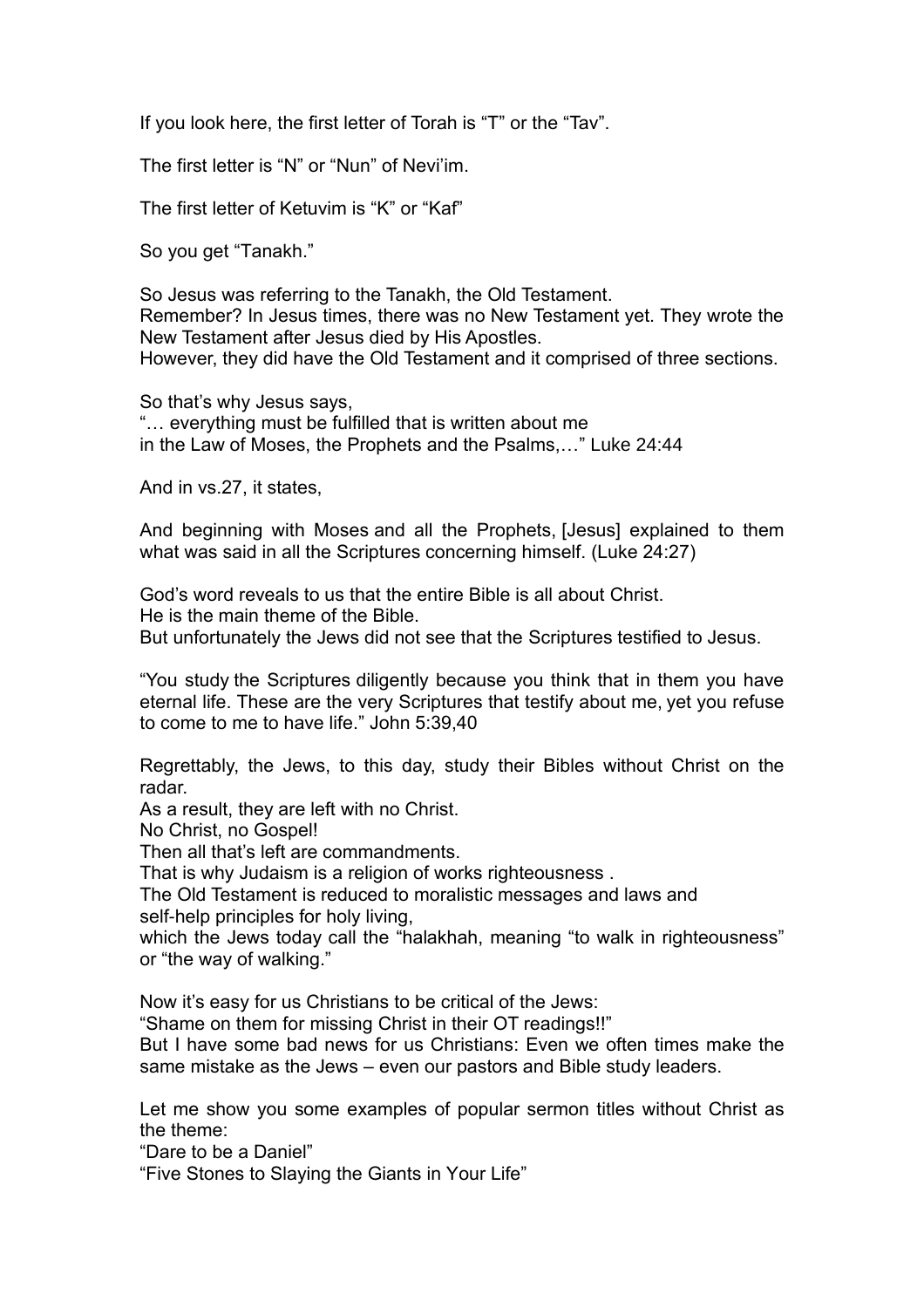"How to Be Wise Like Solomon" "7 Principles of Moses and Joshua's Leadership" "6 Examples of Righteous Mothers in the Bible" "Be like David, Don't be like Saul"

Have you heard these sermon titles? How often have we heard moralistic sermons entitled: "Dare to be a Daniel" - Be brave like Daniel and face the lions in your life.

Or "Five STONES to slaying the GIANTS IN YOUR LIFE" Be victorious like David by using the 5 principles to overcoming the major obstacles in your life.

"How to Be Wise Like Solomon" Techniques on making you wiser and better in your decision-making.

"Seven Principles of Moses and Joshua's Leadership" These 7 principles will turn you into a better leader. Leadership principles to help you run your church, your company, your family!

"Six Examples of Righteous Mothers in the Bible" These Bible Moms will motivate you to be a good, righteous mother! I actually got this title from a Mormon website.

Be like David, Don't be like Saul Be Like David, seek after God's own heart! I got this from a Jewish friend in Israel.

Now I'm not saying we should seek after God's heart or that morals and laws are bad  $-$  I'm not saying that. But we have to remember, following good morals, principles, and laws does not lead to salvation, according to Scripture. So if the Bible gets reduced to self-help, motivational, moralistic, legalistic, do's and don'ts principles – without gospel (without Christ), the Bible become nothing more than Aesop's Fables, stories with no power to save sinners.

And honestly, all religions endorse these non-Gospel themes. These themes are taught by Jewish, Roman Catholics, Mormons, Jehovah Witness, and even Muslim teachers. All religions, however, are contrary to the Gospel. That is why, all religions, except true Christianity, cannot -- and will never – teach the Gospel.

Unfortunately, even our churches are losing their Gospel distinctive. A case in point:

I did some personal research on the percentage of sermons on a given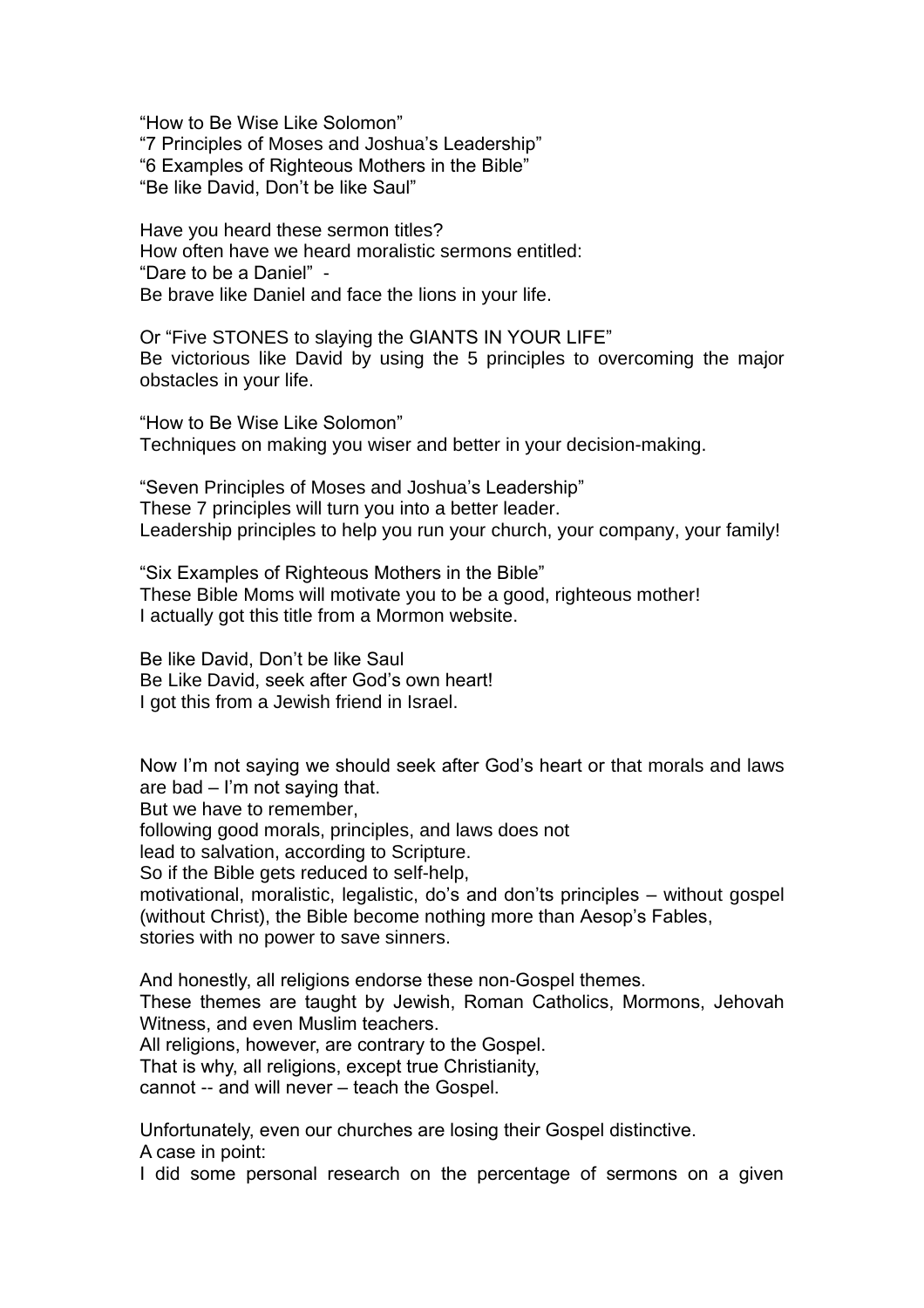Sunday that contain the Good News of the Gospel. My samples were the 200 Christian churches I had visited over past 15 years in the 10 cities I have lived in, cities in North America, Asia, Africa, and Europe. The result I am sorry to say: 90% of sermons delivered on an average Sunday are moralistic, legalistic, self-help, motivational, and therapeutic. 90% of sermons have no saving message of the Good News. That means the average Christian is not getting fed Christ by the pastor on the Lord's Day.

What's more?

If you were to invite your non-Christian friend to these churches, the chances are your friend would not hear a message of salvation.

What a waste of time for you and for your friend!

Now listen to what Paul says about preaching Christ, about preaching the Gospel.

Woe to me if I do not preach the Gospel! 1 Cor. 9:16

… but we preach Christ crucified … 1 Cor. 1:23

… Christ is preached, that He has been raised from the dead …. 1 Cor. 15:12

I am not ashamed of the gospel of Christ: for it is the power of God unto salvation to every one that believes. Rom. 1:16

And every day, in the temple and from house to house, they kept right on teaching and preaching Jesus as the Christ. Acts 5:42

So, from these aforementioned verses, what must the pastor preach? The pastor must preach Jesus, must preach Christ, must preach the Gospel. No Gospel means no salvation A sermon without Gospel – is not a Christian message.

So why do we neglect the Gospel? Because the Gospel is counter-intuitive to us, because the Gospel is manna from heaven. To sinful man, the Gospel is "what is it?" Gospel is alien to us. Our human inclination is, as Bible readers, to not look for it; as preachers, to not preach it; and as Bible study teachers, to not teach it.

And I'm personally guilty of this too! When I was 20 years old,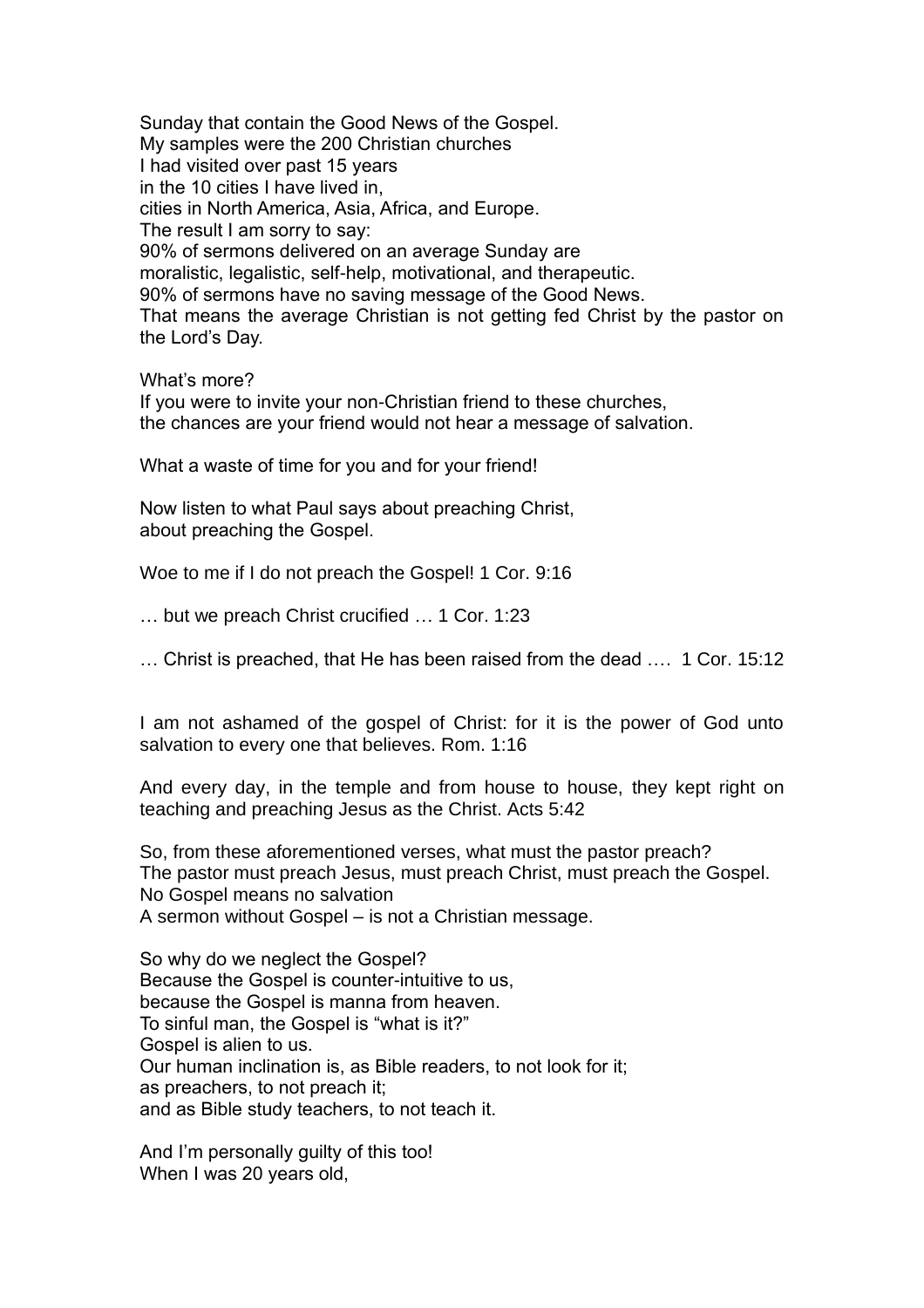I too was a Sunday study teacher that did not focus on Christ. I took pride in making my lessons practical for my students' daily lives – My Bible study dealt with topics teenagers were interested in: how to be a good student, how to be a good friend, how to date, how to be successful in life.

Soon, my bible study became the most popular at my church. I went to the largest Korean church in Vancouver. I became arrogant, conceited because my practical methods attracted many students.

Yet another source of arrogance came from the fact that I had read the Bible several times as a young boy, so I won a lot of Bible trivia contests at my church.

Thus I smugly felt like I knew Scripture well to the point where I actually started to get bored with reading the Bible.

There's nothing new for me to learn, I thought.

Until one day after hearing the benefit of reading the Bible with cross reference, I decided to enhance my understanding of Scripture by checking the cross references in the margins.

Do you see the cross reference in the margins here – on the sides? So I decided to read the passages listed in the margins from the OT and NT.

As I read the OT and

checked NT references,

and as I read the NT and

checked OT references,

I was humbled by the fact that I actually had very little understanding of the underlying theme of the Bible.

And just like the Jews,

I had missed the main point of the Bible:

And because I didn't read Scripture with Christ as the main subject,

I was crippled – handicapped -- in my understanding of Scripture.

Once I understood that all Scriptures point to Christ,

I began to see that the Bible stories were not about good guys versus bad guys.

I had erroneously taught my students in my Sunday School classes.

Sheepishly, I went back and looked at all my old Bible study lessons I had made – lessons that I used to take pride in.

To my horror, I noticed my lessons were filled with just moralistic teaching.

My lessons had focused on encouraging my students to do their best to follow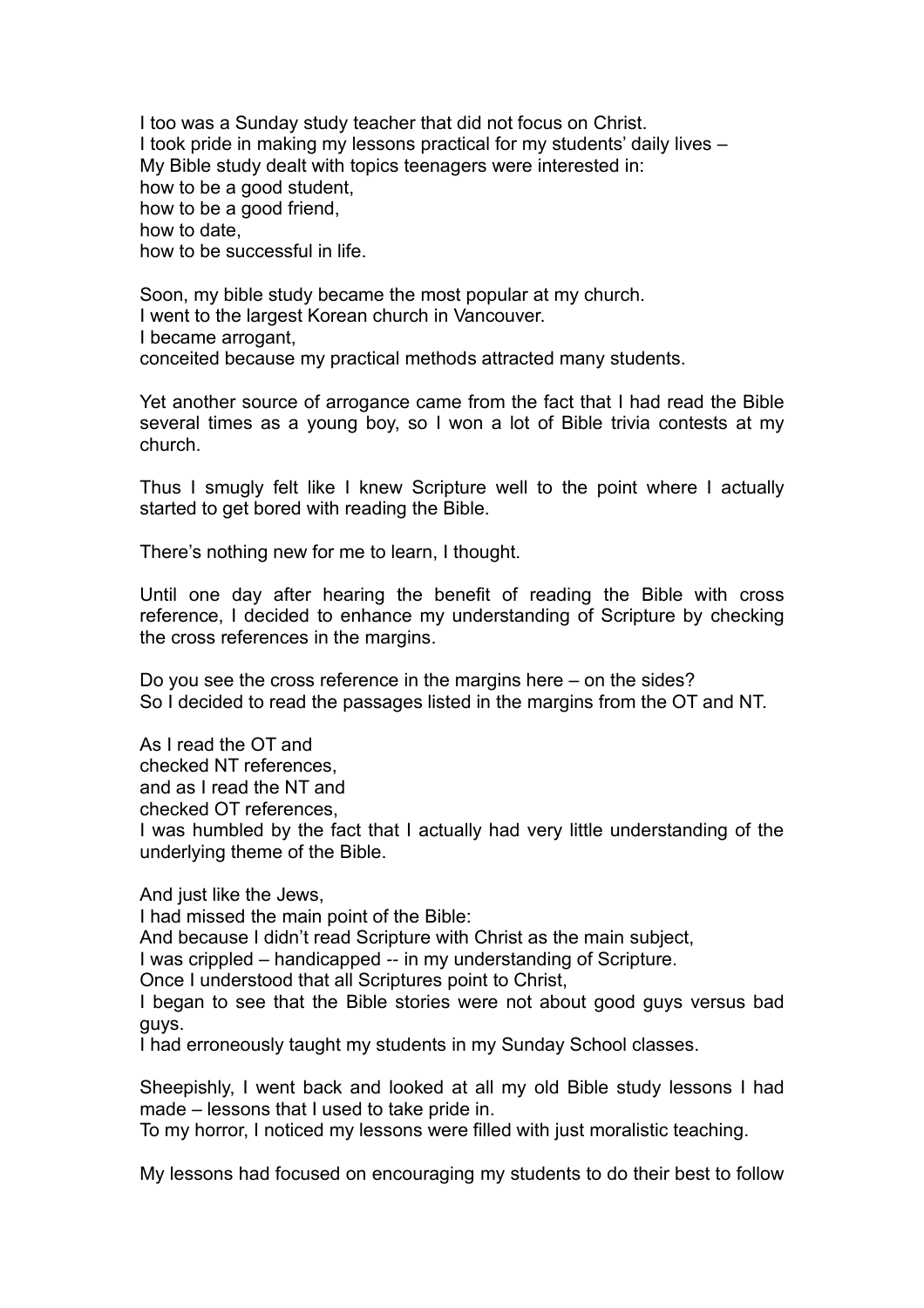the moral example of Abraham, Moses, David, Daniel, Solomon and even myself.

I challenged them every week to be good role models themselves,

but egregiously I had missed the main theme of the Bible: the Gospel.

Once I realized I had been a bad Bible study teacher,

I repented,

"God I'm so sorry! I didn't teach your message."

You see, I had taught man's wisdom, not God's wisdom.

The mistake I had made was that I had read the Bible egocentrically, rather than Christocentrically.

Paul says,

For we do not preach ourselves but Christ Jesus as Lord. 2 Cor. 4:5 Here we have the word "ego" and "ego" means "I" or "myself."

So someone who looks at the Bible from an egocentric perspective is someone who focuses on himself rather than on Christ.

Let me tell you the differences between the egocentric and the Christocentric perspective.

Someone taking the egocentric approach asks these questions:

- How is this Bible passage practical to/ beneficial for me?

- How does this verse challenge me?

- What are some principles, techniques, and directions I can take away from this verse so that I can be more successful in life?

What does this passage mean to me?

This person employs a subjective interpretation of Scripture

But someone looking from a Christocentric perspective asks these questions:

- Where is Christ in this Bible passage?

- How does this person/object point to Christ?

- How does this passage reveal the Good News/Gospel?

- What has God done through Jesus Christ to redeem sinners?

The Christocentric believer uses an objective interpretation of Scripture.

In Luke 24, Christ gives the two disciples a Christocentric perspective of the Tanakh.

The eyes of the two are opened and they finally recognize who He is.

It's Jesus!

In a state of amazement and joy, they say to each other, "Did not our hearts burn within us while he talked to us on the road, while he opened to us the Scriptures?" (Luke 24:32)

Have you ever had Scripture opened to you? Have your ever had your heart burn within you because Christ had opened your blind eyes?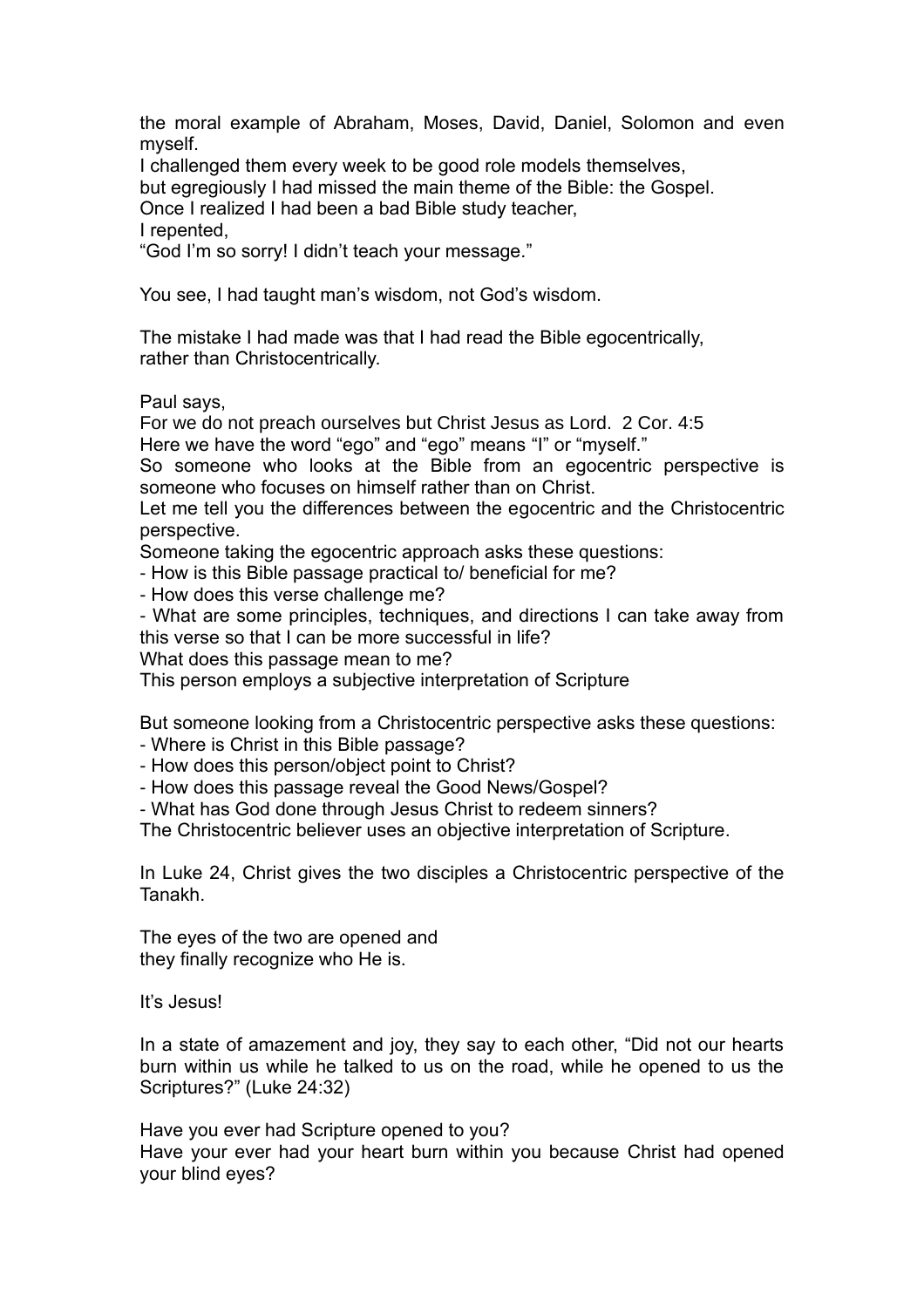Just like the two disciples on the road to Emmaus, 15 years ago, I too had a "heart burning" understanding.

Both the OT and NT are centered on the Gospel. As I, for the first time, began to see that. By reading the Bible through the lens of Christ as the main figure, I saw the Bible anew. Even books of the Bible I once considered boring such as Leviticus and Numbers, became thrilling. And so to facilitate cross-referencing between OT and NT, I actually took a pair of scissors and cut my Bible into two – the OT on side and the NT on the other side. I laid both OT and NT in front of me and read simultaneously and it gave me a

new understanding of the Bible. My understanding was taken to another level.

So when I read about Isaac in the OT,

I noticed the NT cross-references in the margins.

Isaac is mentioned the OT but is also mentioned in the NT in Heb. 11:17-19: By faith Abraham, when God tested him, offered Isaac as a sacrifice. He who had embraced the promises was about to sacrifice his one and only son, even though God had said to him, "It is through Isaac that your offspring will be reckoned." Abraham reasoned that God could even raise the dead, and so in a manner of speaking he did receive Isaac back from death.

So I realized that Isaac was pointing to Christ. He is a type of Christ.

When I read about the temple and the curtain in the Old Testament, I went to the New Testament reference in the margin. And it explained the torn curtain of the temple in Heb. 10:18-20:

And where these have been forgiven, sacrifice for sin is no longer necessary. Therefore, brothers and sisters, since we have confidence to enter the Most Holy Place by the blood of Jesus, by a new and living way opened for us through the curtain, that is, his body,

I realized the curtain signifies the torn body of Jesus Christ. So I became excited, I could finally see these OT passages were fulfilled in **Christ** 

Take a look at these types and shadows of Christ in the OT. This is not an exhaustive list.

Here is a list I made of Old Testament Types and Shadows of Christ with New Testament References:

Adam (Rom. 5:14), The First Fruit (1 Cor. 15:20-23 [Lev. 23:10-11]),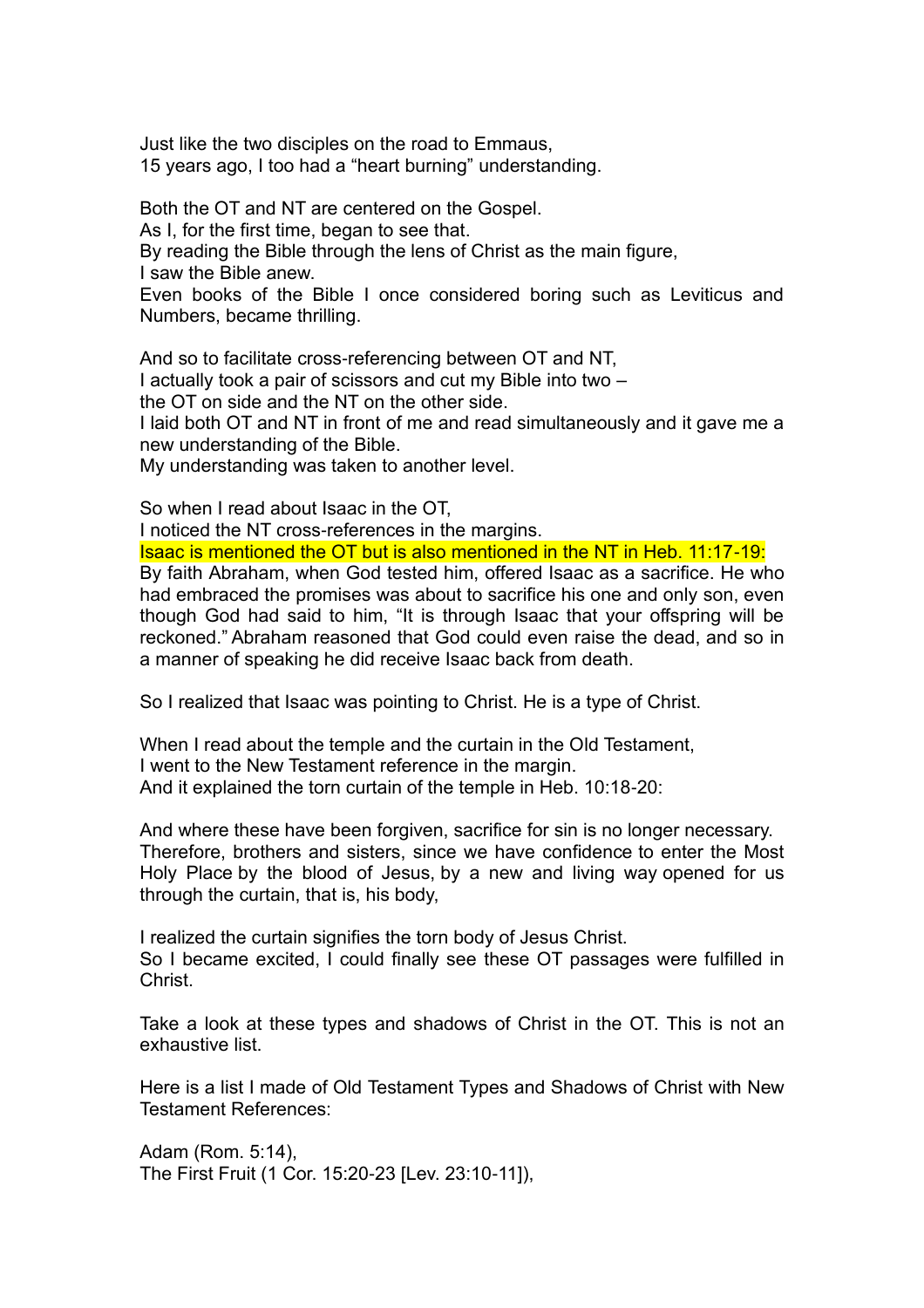Tree of Life (Rev. 22:2), Abel (Heb. 12:24) King Melchizadeck (Heb. 5:6-10), Isaac (Heb. 11:17-19), Jacob's ladder (John 1:51), the sacrificial Passover lamb (1 Cor. 5:7), sin offering (Heb. 13:11, 12) the sacrificial offering pleasing to the Lord (Heb. 10:5-10; Luke 3:22, [Lev. 1:3- 9]), the High Priest (Heb. 9:7 and 24) manna (John 6:35, 48-51) the cleft rock (1 Cor. 10:4) the bronze snake (John 3:14-16) Solomon (Luke 1:32 and 33) Jonah (Matt.12:39-41) the temple (John 2:19-22) the torn curtain of the temple (Heb. 10:18-20)

Do any of these examples look familiar? Do you know that in every sermon I have delivered to you so far, I have given you types and shadows of Christ?

Remember over a month ago, Abel? Abel's bloody sacrifice was a shadow of Jesus' bloody sacrifice that appeases God's wrath. And Abel's own blood points to Christ's death.

Do you remember the parable of Lazarus? In my sermon, I told you that the sin offering was burned outside the gate, so Jesus suffered outside the city gate to make the people holy through his own blood.

Last week, I taught you the manna from Heaven, which is Jesus. He is the bread of life that comes down from heaven.

Remember three weeks ago, we talked about the cleft rock Moses struck? That rock symbolized Jesus on the cross.

About 2 months ago, I talked about the torn curtain that symbolized Jesus' torn body on the cross.

Through these examples, can you see that the OT is all about Christ?

Brothers and Sisters,

I encourage you to read the Bible with the Gospel in mind,

And if you do so, I believe,

just like the two disciples,

your eyes will be opened and your hearts will burn within you.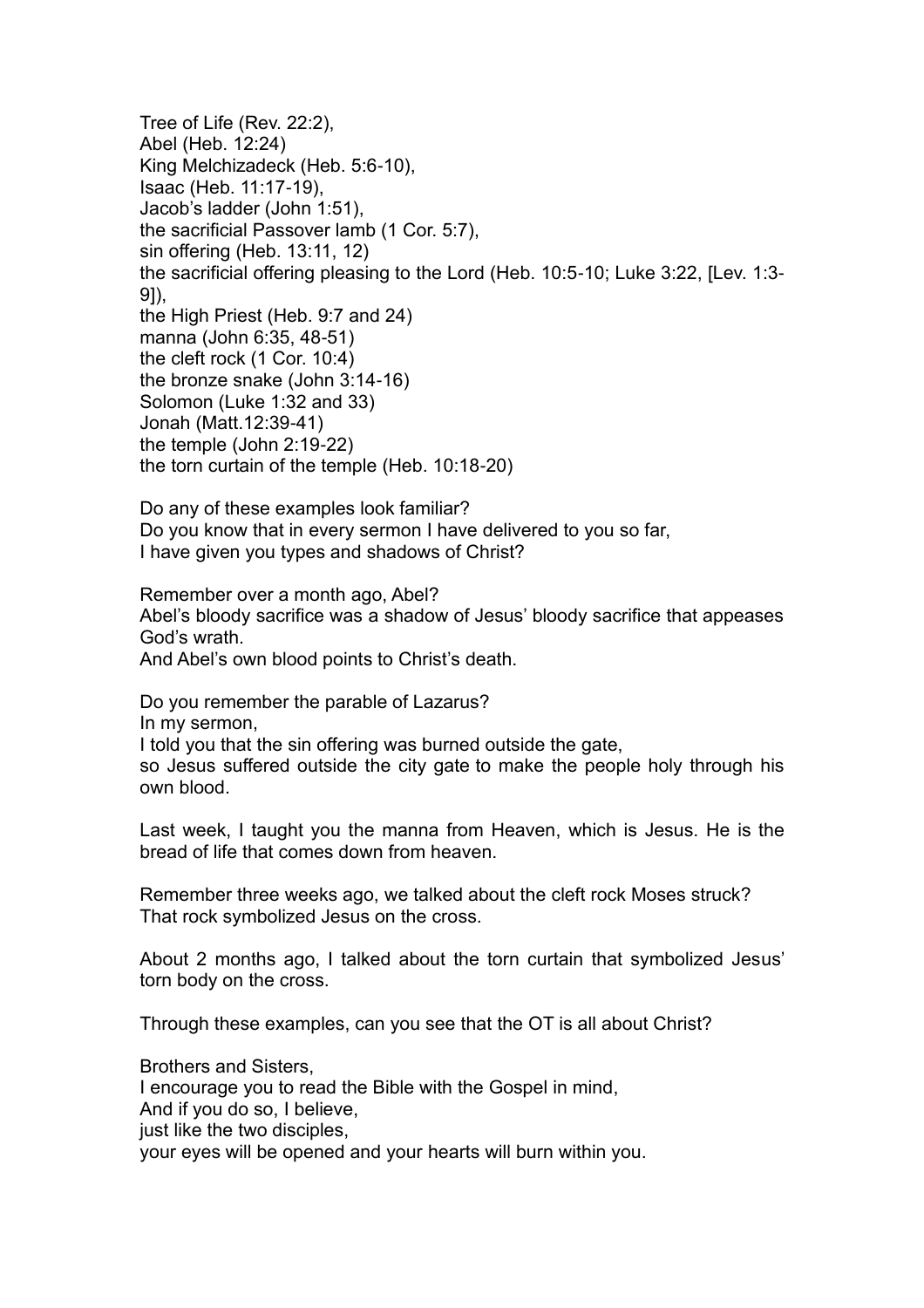Let us pray.

Heavenly Father,

We bless your name, for you have given us Christ throughout all of scripture. May you forgive us when we read Scripture egocentrically, when we put Jesus on the sidelines when He should be the main, the center, the core of our understanding of Scripture. Forgive us of our sinfulness and may we repent and believe in you for our salvation. Give us everyday our daily bread that comes through the Good news of Jesus Christ. May we feed on him for our justification and feed on the Gospel daily for our sanctification until our glorification. We praise you for your redemptive plan. Amen

Now that you know that they point to Christ, does it not

the main purpose of God's unfolding drama is to point to Christ as the fulfillment of Scripture.

To this end,

systematically, start reading a Bible with middle or marginal column crossreferences. As you read through the Bible, take time to look at all the cross references in the marginal or middle column.

### **Abel (Heb. 12:24),**

to Jesus the mediator of a new covenant, and to the sprinkled blood that speaks a better word than the blood of Abel.

### **Sin offering (Heb. 13:11, 12),**

 $11$  The high priest carries the blood of animals into the Most Holy Place as a sin offering, but the bodies are burned outside the camp.

 $12$  And so Jesus also suffered outside the city gate to make the people holy through his own blood.

#### Manna (John 6:35, 48-51)

 $48$  I am the bread of life.  $49$  Your ancestors ate the manna in the wilderness, yet they died. <sup>50</sup> But here is the bread that comes down from heaven, which anyone may eat and not die.  $51$  I am the living bread that came down from heaven. Whoever eats this bread will live forever. This bread is my flesh, which I will give for the life of the world."

#### The Rock (1 Cor. 10:4)

<sup>4</sup> and drank the same spiritual drink; for they drank from the spiritual rock that accompanied them, and that rock was Christ.

This is what we call Reading the Bible Redemptive-Historically. From Genesis to Revelation, the whole of Scripture is about God redeeming a people for himself. The Bible is essentially one grand story – a drama about Christ as the central figure - in which God, through His Son, is reconciling sinful man to Himself.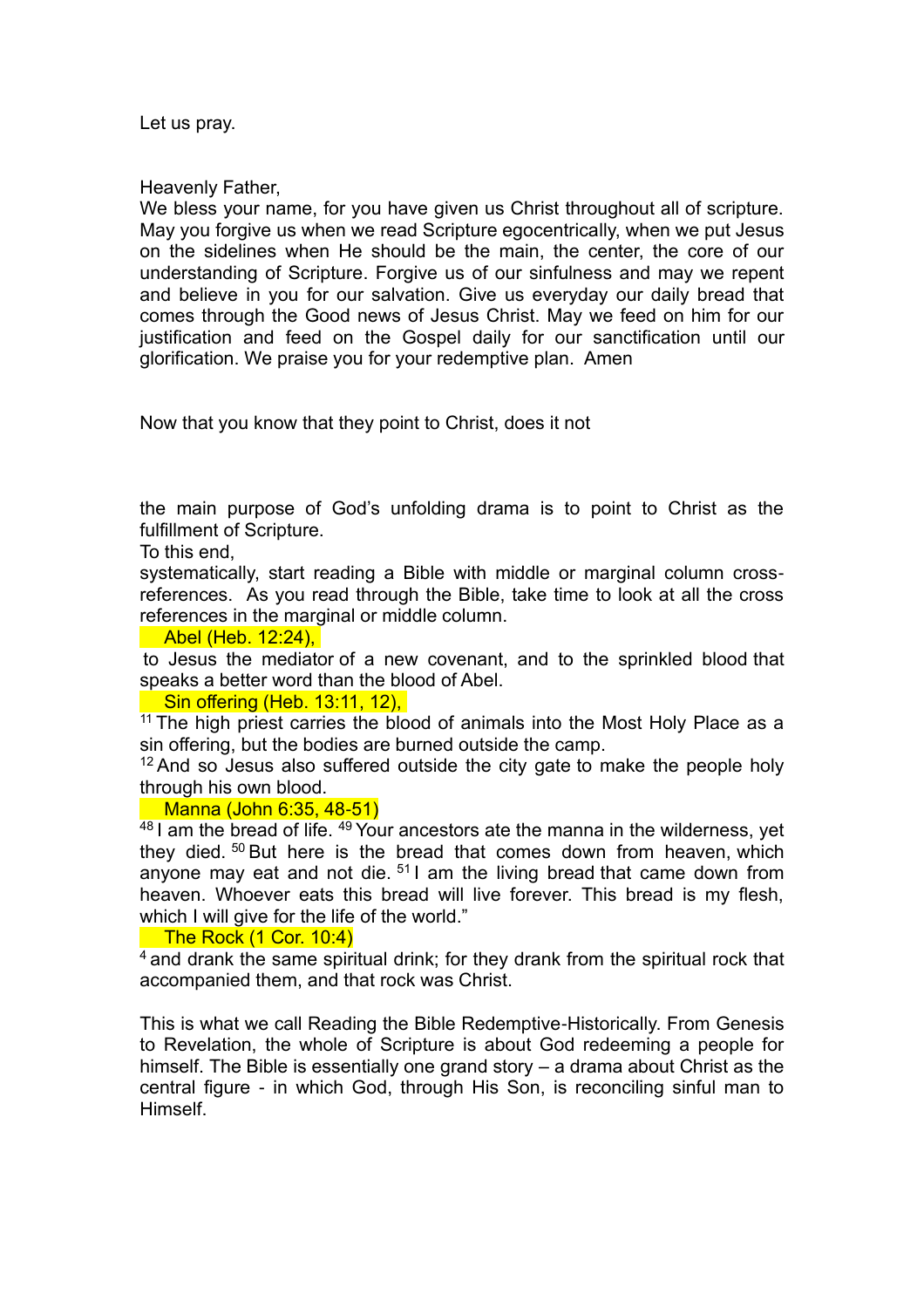## As I realized

### Jonah (Matt.12:39-41)

<sup>39</sup> He answered, "A wicked and adulterous generation asks for a sign! But none will be given it except the sign of the prophet Jonah. <sup>40</sup> For as Jonah was three days and three nights in the belly of a huge fish, so the Son of Man will be three days and three nights in the heart of the earth. <sup>41</sup> The men of Nineveh will stand up at the judgment with this generation and condemn it; for they repented at the preaching of Jonah, and now something greater than Jonah is here.

## The Bronze Snake (John 3:14, 15)

<sup>14</sup> Just as Moses lifted up the snake in the wilderness, so the Son of Man must be lifted up, <sup>15</sup> that everyone who believes may have eternal life in him."

Type of Christ

No the criminal the defendant is told always in scripture in legal settings stand before me

in this amazing passage of scripture God himself says I will stand before you in court

then he says I will stand on the rock

he is symbolically identifying himself with the rock.

God is that rock

here the rock has connotations of creator savior redeemer and so Israel is real look like God on trial for breaking his covenant

but in this amazing story God stands in the place of the accused

God will take their punishment

he will become their substitute

will sacrifice himself for the punishment that they deserved

God is the only innocent one but he bears the judgment

God willingly decide to take the punishment

Instead, the stories of the Bible from Genesis to Revelation are essentially one narrative with Christ as the chief character.

## Isaac (Heb. 11:17-19),

<sup>17</sup> By faith Abraham, when God tested him, offered Isaac as a sacrifice. He who had embraced the promises was about to sacrifice his one and only son, <sup>18</sup> even though God had said to him, "It is through Isaac that your offspring will be reckoned." <sup>19</sup> Abraham reasoned that God could even raise the dead, and so in a manner of speaking he did receive Isaac back from death.

## Jacob's ladder (John 1:51),

<sup>51</sup> He then added, "Very truly I tell you, you will see 'heaven open, and the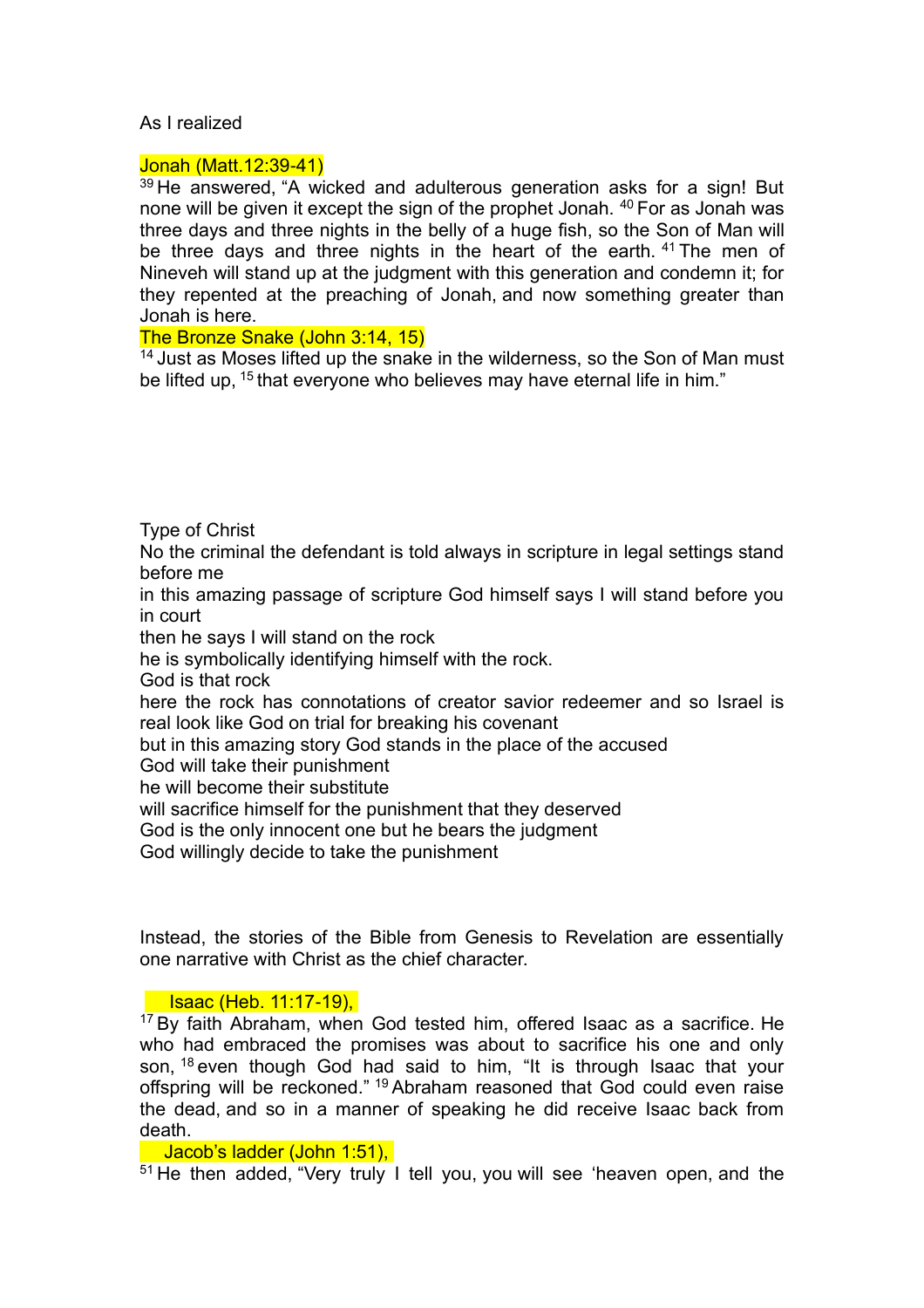angels of God ascending and descending on' the Son of Man."

The sacrificial Passover lamb (1 Cor. 5:7),

 $7$  Get rid of the old yeast, so that you may be a new unleavened batch—as you really are. For Christ, our Passover lamb, has been sacrificed.

## The Bronze Snake (John 3:14, 15)

<sup>14</sup> Just as Moses lifted up the snake in the wilderness, so the Son of Man must be lifted up, <sup>15</sup> that everyone who believes may have eternal life in him."

Solomon (Luke 1:32, 33)

<sup>32</sup> He will be great and will be called the Son of the Most High. The Lord God will give him the throne of his father David,

 $33$  and he will reign over Jacob's descendants forever; his kingdom will never end."

# The temple (John 2:19-22)

<sup>19</sup> Jesus answered them, "Destroy this temple, and I will raise it again in three days."

 $20$  They replied, "It has taken forty-six years to build this temple, and you are going to raise it in three days?" <sup>21</sup> But the temple he had spoken of was his body.<sup>22</sup> After he was raised from the dead, his disciples recalled what he had said. Then they believed the scripture and the words that Jesus had spoken.

the veil of the temple (Heb. 10:18-20)

 $18$  And where these have been forgiven, sacrifice for sin is no longer necessary.

<sup>19</sup> Therefore, brothers and sisters, since we have confidence to enter the Most Holy Place by the blood of Jesus, <sup>20</sup> by a new and living way opened for us through the curtain, that is, his body,

In Conclusion,

Just as we miss the F's in the of in our activity brain teaser, we miss the Christ in the stories of the OT.

Beloved, my desire that all of you will read the bible – no longer in the dark, but God will open your eyes and that your hearts will burn within you.

Part 2

In part, my misconceptions stemmed from preachers and Christian authors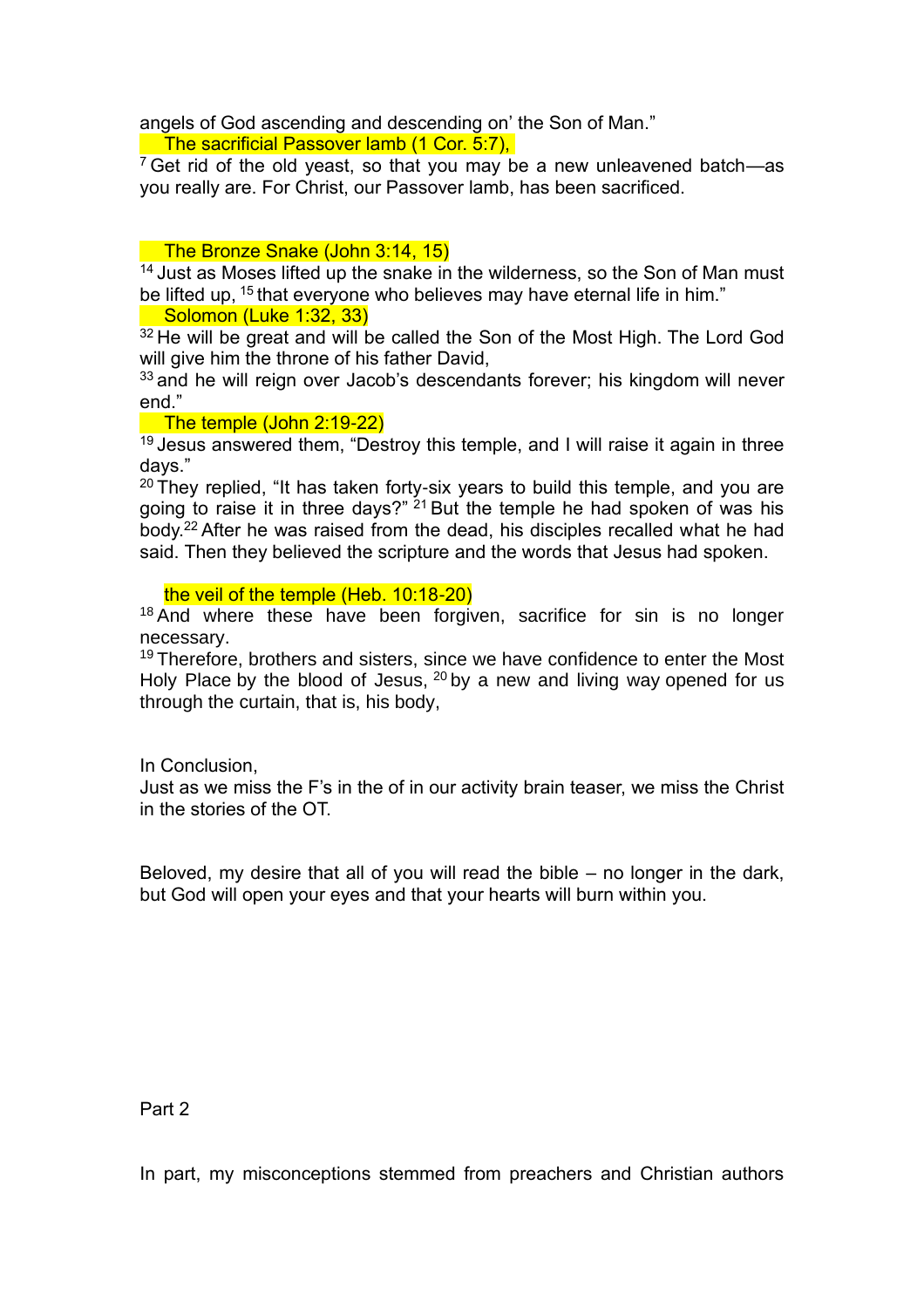that taught messages such as, "Be like Jacob, the good guy! Don't be like Esau, the bad guy!"

Unfortunately, these Christian leaders had failed to realize that the OT, as well as the NT, is not a bunch of character stories in which we receive our inspiration to live moral and ethical lives.

It was necessary

Is 53 And had to suffer - Jewish friend on bus Some Jews believe in 2 Messiahs.

in the Old Testament of the prophecies of the coming of the Lord Jesus Christ it was necessary that they would be fulfilled with great precision now Jesus according to verse 26 addressed those portions of the Old Testament that foretold Foreshadowed that it was necessary for him to suffer that was the part that the disciples missed as they saw a only the glory they did not see the groanings and so jesus just now must correct their misunderstanding before he would enter into his glory the Old Testament stated that he must suffer and his suffering and his sin bearing substitutionary death upon a cross he sufferings of the Lord Jesus Christ than any begins in Genesis 3 and on the 1st mention of the gospel God himself is the preacher in the garden God proclaims that the seed of the woman must be bruised but he will crush the head of the serpent but he will be bruised and he will suffer but he will recover from that suffering and even in that is a foreshadowing of the resurrection and then there was the animal in the garden that must be slain and be skinned in order to close Adam-and-Eve and then to a foreshadowing of the suffering of the Lord Jesus Christ and then a Genesis for the blood of Abel's sacrifice must be shed in order for it to be a better and more acceptable sacrifice of a ram caught in a thicket offered up by Abraham and Genesis 22 The suffering of the Lord Jesus Christ substitutionary suffering and the passover lamb must be slain and the blood must be applied to the lintels of the door but there must be a death there must be a death of the one who is innocent but \ the entire Leviticus sacrificial system is a foreshadowing of the sufferings of the Lord Jesus Christ and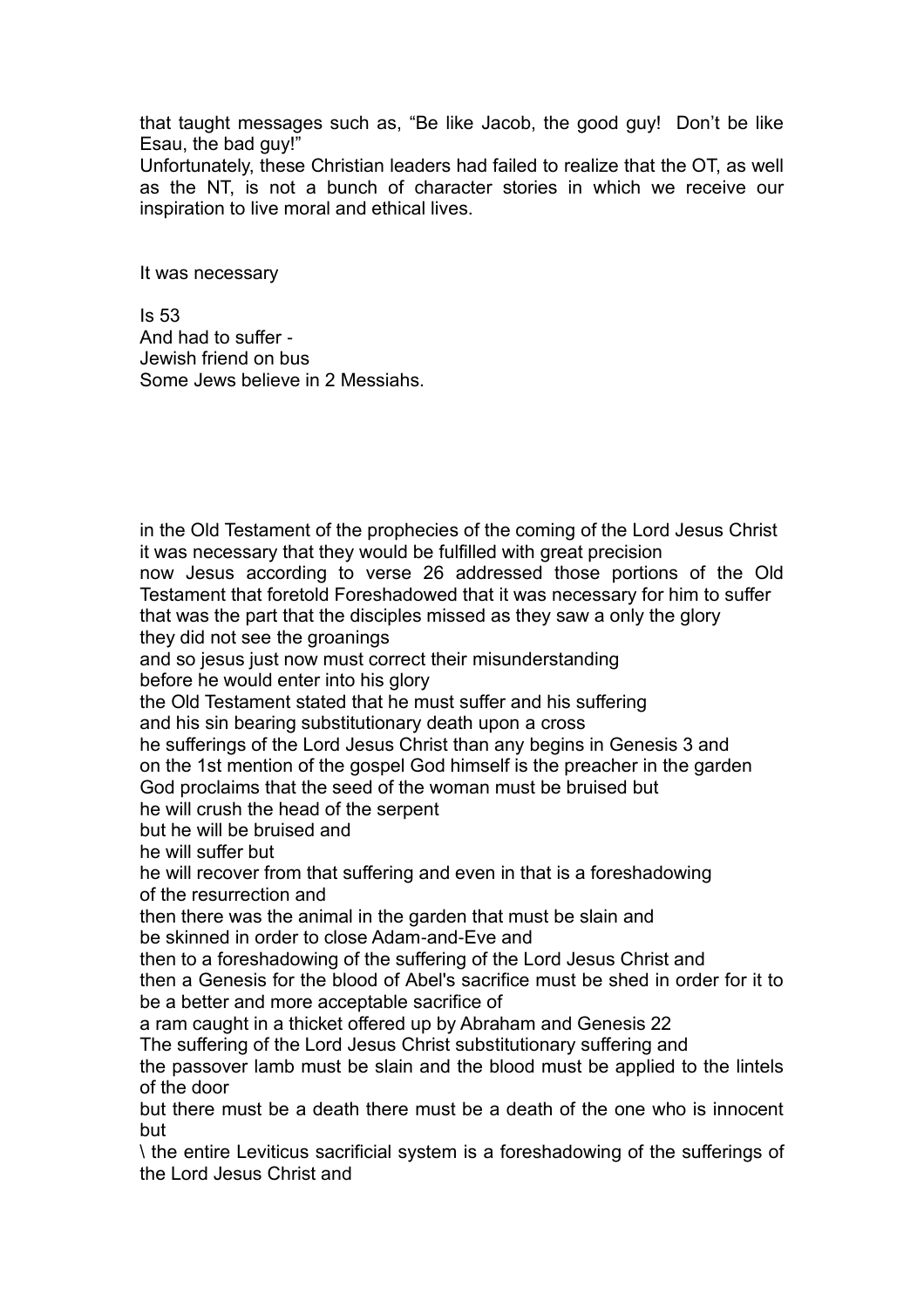Leviticus 1 through 5 we read that the head of the house must slay the young all and

offer up the blood

Old Testament in foreshadowing the coming of christ and

the good must be slain on the day of atonement

the bronze serpent must be lifted up in the wilderness

cursitt man must hang on a tree and Deuteronomy 21

and the greater is son of David must cry out in Psalm my God my God why have you forsake

he would be surrounded by many enemies who are like roaring lion and they must Pierce his hands I just think it was cannot this bro they must divide his garments it was foretold in the Old Testament of a suffering said it must be betrayed by a friend who eats bread with now he must be betrayed for 30 pieces of silver he must not have a bone broken he must be pierced and looked upon as a public spectacle the servant of the Lord passages and

Isaiah 40 to 4950 and 52 and 53 speak of how he must suffer he must be the Prize won by the nation I say A497 he must give this back to those who strike him and

his beard must be plucked out says and I say a 50 to 14 he must have his appearance fard more then any hand I say A5033 he must be despise he must be forsaken of men same verse he must be a man of sorrows he must be acquainted with grief for the sins

carry our sorrows he must be pierced for our transgressions he must be crushed for our iniquities

he must suffer art chastening and are scourging a must be oppressed he must be afflicted he must be cut off from the land of the living

time does not permit us tonight took

all the way through every portion of Old Testament scripture but

suffice to say there is this clear message

that this messiah who will come he must suffer rejection

he must suffer death

these 2 disciples missed this is what we nor clearly understand in the light of New Testament scripture the message of the karosses an offensive message the message of the cross

it is one of the suffering of the Lord Jesus Christ as he bled and died in the place of sinners

lay down his life a ransom for many

it is a message of great sorrow and suffering and sin bearing runs throughout the Old Testament

Bible Prophecy: Isaiah 53:3 says, "He was despised and rejected by men, a man of sorrows, and familiar with suffering. Like one from whom men hide their faces he was despised, and we esteemed him not."

Fulfillment: John 1:10-11 says, "He was in the world, and though the world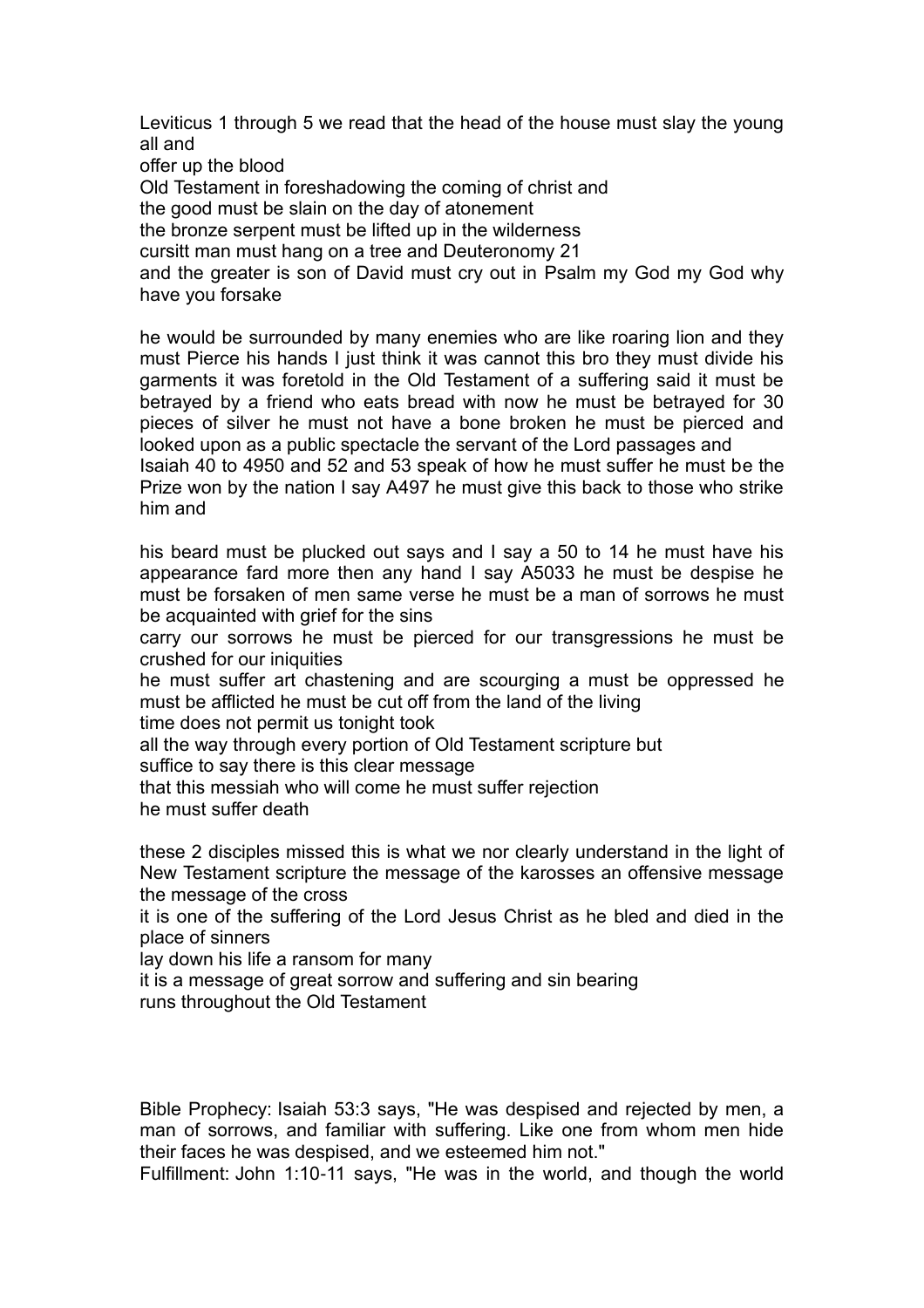was made through him, the world did not recognize him. He came to that which was his own. but his own did not receive him." which was his own, but his own did not receive him."

Bible Prophecy: Psalm 41:9 says, "Even my close friend, whom I trusted, he who shared my bread, has lifted up his heel against me."

Fulfillment: Mark 14:10 says, "Then Judas Iscariot, one of the Twelve, went to the chief priests to betray Jesus to them."

Bible Prophecy: Zechariah 11:12 says, "I told them, 'If you think it best, give me my pay; but if not, keep it.' So they paid me thirty pieces of silver."

Fulfillment: Matthew 26:14-16 says, "Then one of the Twelve - the one called Judas Iscariot - went to the chief priests and asked, 'What are you willing to give me if I hand him over to you?' So they counted out for him thirty silver coins."

Bible Prophecy: Isaiah 53:7 says, "He was oppressed and afflicted, yet he did not open his mouth; he was led like a lamb to the slaughter, and as a sheep before her shearers is silent, so he did not open his mouth."

Fulfillment: Mark 15:5 says, "But Jesus still made no reply, and Pilate was amazed."

Bible Prophecy: Psalm 22:7-8 says, "All who see me mock me; they hurl insults, shaking their heads: 'He trusts in the LORD; let the LORD rescue him. Let him deliver him, since he delights in him.'"

Fulfillment: Matthew 27:41-44 says, "In the same way the chief priests, the teachers of the law and the elders mocked him. 'He saved others,' they said, 'but he can't save himself! He's the King of Israel! Let him come down now from the cross, and we will believe in him. He trusts in God. Let God rescue him now if he wants him, for he said, I am the Son of God.' In the same way the robbers who were crucified with him also heaped insults on him."

Bible Prophecy: Psalm 22:17-18 says, "I can count all my bones; people stare and gloat over me. They divide my garments among them and cast lots for my clothing."

Fulfillment: John 19:23 says, "When the soldiers crucified Jesus, they took his clothes, dividing them into four shares, one for each of them, with the undergarment remaining. This garment was seamless, woven in one piece from top to bottom."

Preach Christ – preach Gospel – word search.

Even with our worship, the church today, wants to go back to Egypt.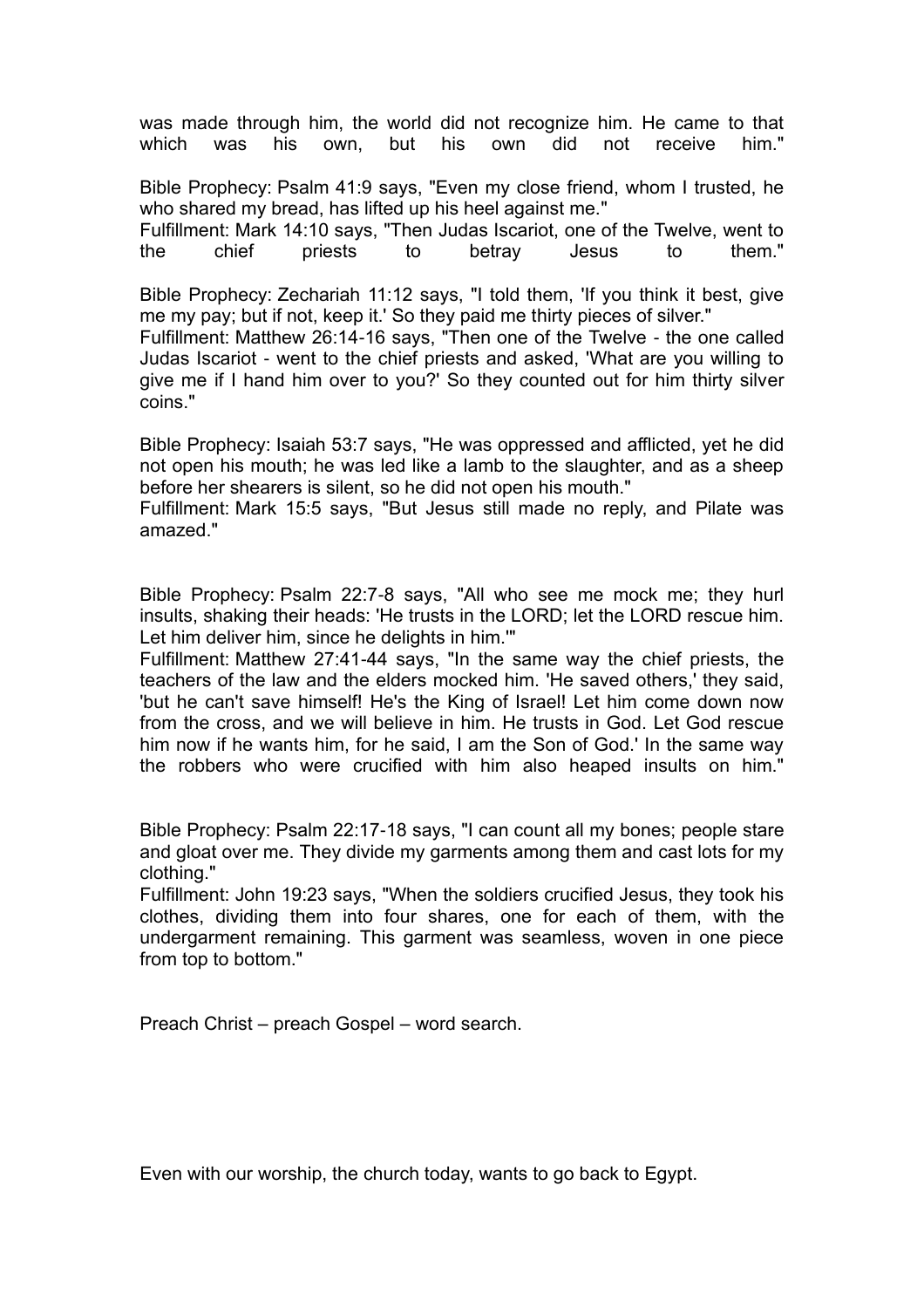God has commanded us to be holy – set apart from the world in our worship (Ezra 6:21; Ezra 9:1; Neh. 9:1-4; 2; Ezekiel 14:3-7; Cor. 6:14-17).

But, as did Israel in Exodus 32 and time and time again, we too look to the world – Egypt - and bring in the idols of Egypt (Ezekiel 20:7,8, 16-18; ), the idols of the world, into our holy place of worship –

we imitate and adopt the practices and customs of the nations (2 Kings 17:7,8,15,19,41; Psalm 106:35,36; Ezekiel 20:32; James 4:4)–

and we use the idols of our hearts as golden calves to worship YWHW (Exodus 32:5).

What's popular today? What does the young generation like? Pop music?

Let's make Christian pop music?

What's contemporary?

Aha, let there be contemporary Christian music.

We adulterate and profane Holy and acceptable worship,

by attempting to create with - our own hands (Ps. 135:15)

– with our own tools (Ex. 20:25; Ex.32:4; Deut. 27:5; Joshua 8:31; 2 kings 22:17)

- we create our own worldly splendor (Luke 21: 1-6; 1 Peter 2:25-3:4; Gal. 6: 13,14),

we create worship that is pleasing to OUR eyes and OUR ears – pleasing to all our senses,

rather than the spiritual splendor that comes from Christ that is pleasing to God (Luke 3:22; John 8:28; Hebrews 10:5-9; 2 Peter 1:17).

If you want to know what Jesus would do in worship, look at the last supper, the first Christian church service held in the upper room led by Jesus.

Matt. 26 and Mark 14 reveals to us that

It was simple worship, not glamorous, not dazzling, definitely not entertaining there was no public exhibition of artistic or musical talent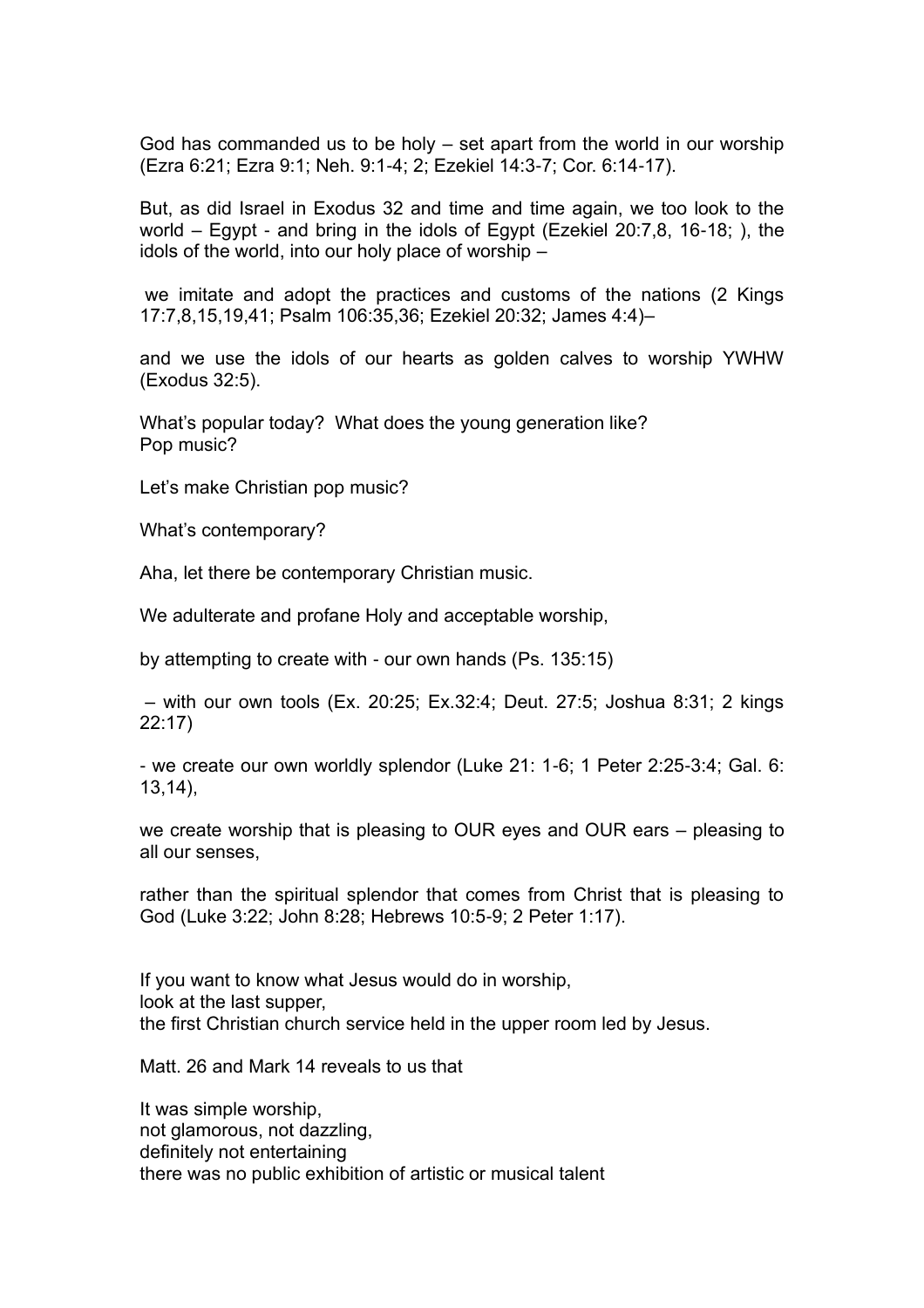No just simple, corporate singing of the psalms (Matt. 26:30; Mark 14:26).

Jesus preaching a message about the cross (Matt 26:21-25,31,32;Mark 14:18-21,27,28).

And the breaking of bread – the first communion (Matt: 26:26-28;Mark 14: 22- 25).

Nothing glamorous, nothing spectacular, just ordinary.

So don't look to the average mega-church to see what would Jesus do in worship.

You see, suppressing the truth in our unrighteousness, we worship that which is created – idols - rather than the Creator (Romans 1:25).

Remember: We are like Israel, our example (1 Cor. 10).

The great question in Exodus was concerning Israel's worship: Whom will you worship - God or Pharaoh?

God wanted his people to serve Him alone, but the Israelites wanted to go back and serve Pharaoh.

Beloved, let us repent, before God spews us out as He did with the idolatrous Israelites time and time again (Lev. 20:22)

Because of their idolatry,

He eventually called them the dreaded "Not my people" (Hosea 1,2: Romans 9).

Let us repent, as King Hezekiah (2 Kings 17,18)

and King Josiah (2 Chronicles 34),

who did right in God's eyes (2 Kings 18:3),

As these 2 great Kings, let us eradicate all forms of idolatry from our worship,

and let God's Word alone dictate how worship should be done, rather than the hearts of men,

for Isaiah and Jesus said about our hearts:

| <b>These</b> | people                  | honor  | me  | with | their | lips, |
|--------------|-------------------------|--------|-----|------|-------|-------|
| but          | their                   | hearts | are | tar  | trom  | me.   |
|              | They worship me in vain |        |     |      |       |       |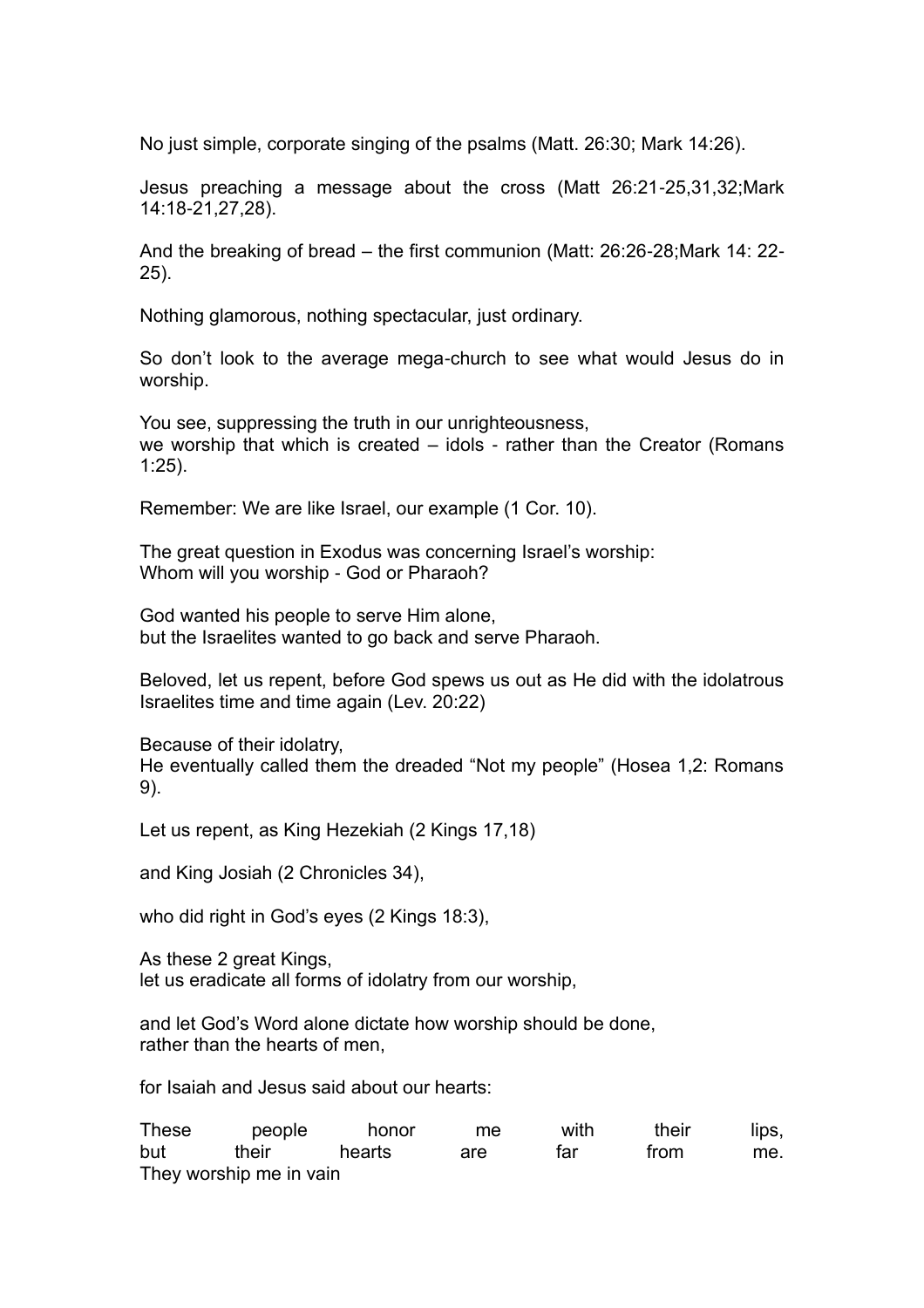Matt 15:8,9

their hearts are far away from God. They worship God in vain" (Isaiah 29:13; Matt 15:8)

If we let God's word alone, dictate our worship (Deuteronomy 12:32),

and if we let God's word alone dictate our message,

we would be a true church that bears true fruit, pleasing and acceptable to God.

he specific phrase ego eimi occurs twenty four times in the Gospel of John. Seventeen of these times it is followed by a clear predicate.

I am followed by a metaphor – The 7 I am's

John 8:24: "Therefore I said to you that you will die in your sins, for unless you believe that I am, you will die in your sins."

John 8:58: "Jesus said to them, "Truly, truly, I say to you, before Abraham was born, I am."

John 13:19: "From now on I tell you before it comes to pass in order that when it does happen, you may believe that I am."

John 18:5-6: "They answered Him, "Jesus the Nazarene." He said to them, "I am." And Judas also, the one who betrayed Him, was standing with them. Therefore when He said to them, "I am," they went backwards and fell upon the ground."

The Septuagint translates the Hebrew phrase ani hu as ego eimi in Isaiah 41:4, 43:10 and 46:4.

and your soul is empty – tormented -- because you are going through such tremendous trials,

agonizing pain – mentally and physically.

I'm reminded of one of the most difficult times in my life,

my desert period was from age 16 to my mid twenties –

when I was 16, My beloved father died of liver cancer

Just 3 years later, when I was 19. My younger sister drowned trying to save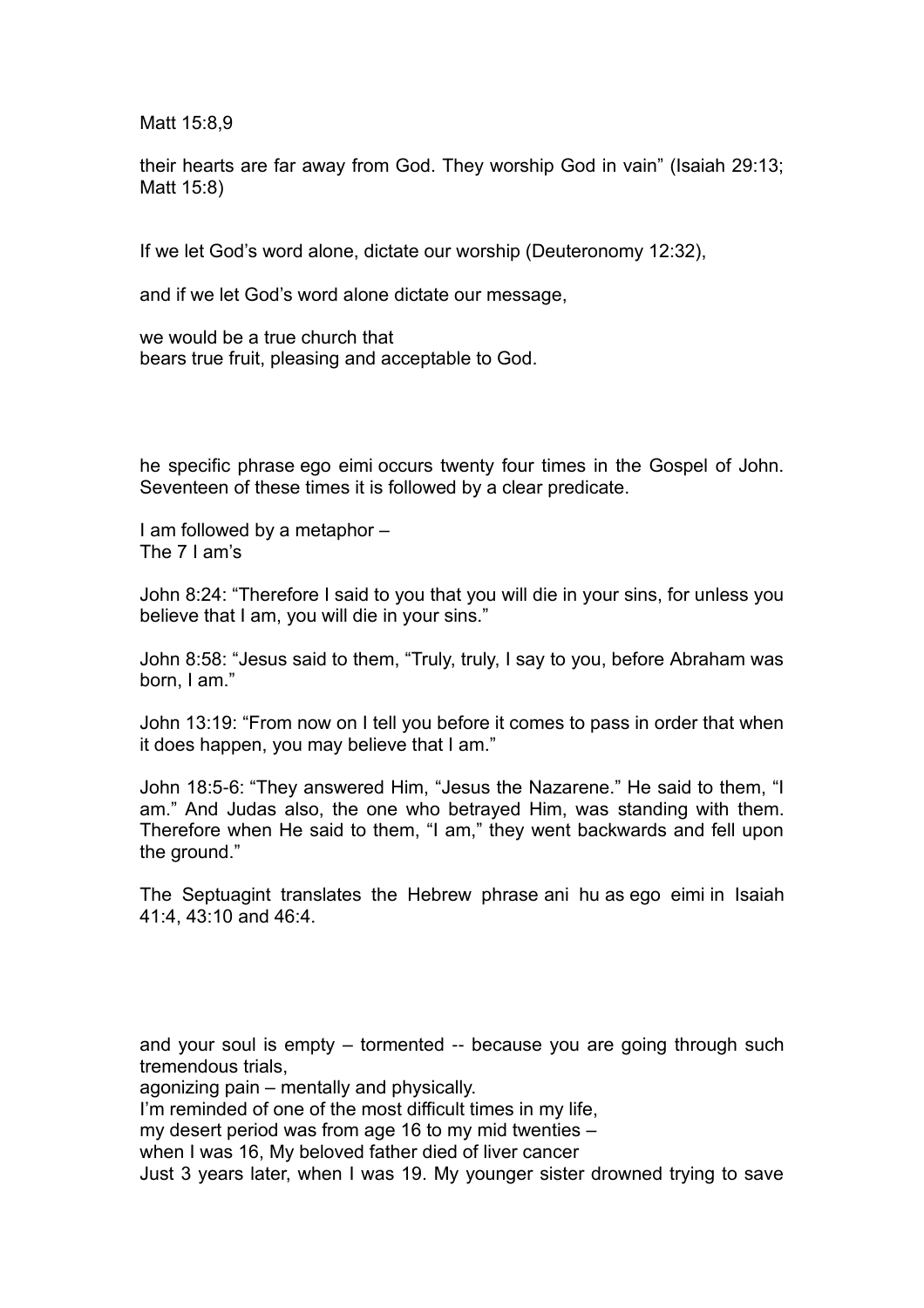another person's life

Another 3 years later – just 1 month before my university graduation, the doctor told me –

you have the same virus that killed your father –

the virus attacking your liver –

I know because your liver enzyme levels – AST and ALT scores are over 10 times normal.

I remember my liver doctor saying,

You will most likely die, the same way your dad did.

So quit school and just rest in bed.

to make matters worse, while I was in bed, I developed a vicious chest cough a horrible sounding cough that would not go away.

I was diagnosed with bronchitis.

I remember in my mid-20's, one dark night – feeling so sick, lying on what I thought would be my death bed –

I cried,

Why God? Why me?

Why are you trying to wipe out my family?

Why are you making me die a slow death ... in my twenties?

I tried to reason with God.

God, Have I not been a good Christian?

I've never been drunk and you give me this liver disease?

I've never smoked and you give me this lung disease?

This is unfair God.

I don't deserve this.

And I grumbled against God,

But eventually what shut me up, what appeased my grumbling was realizing that God suffered.

He sent His Son to suffer on the cross for me.

Jesus suffered greatly – excruciating pain –

much, much more than I was suffering –

yet Jesus was without sin, without grumbling.

The picture of the cross that formed in my mind

as I saw Jesus suffering on the cross

actually stopped my grumbling and

actually became a source of comfort during my desert period.

There was a reason for His suffering!

And I believe there was a reasons for my suffering,

My desert period –

One, in pastoral ministry and mission work,

You need to empathize with people,

So in my mission work in Kenya,

I can relate to Kenyans, suffering from poverty, diseases and the abrupt deaths of family members

all because of my past suffering.

And today, I'm so grateful:

through the Gospel – God has healed from the emotional pain of my tragedies.

And through God's providence – God has naturally cured me of my bronchitis And just 3 years ago, after 20 years of suffering from my liver disease,